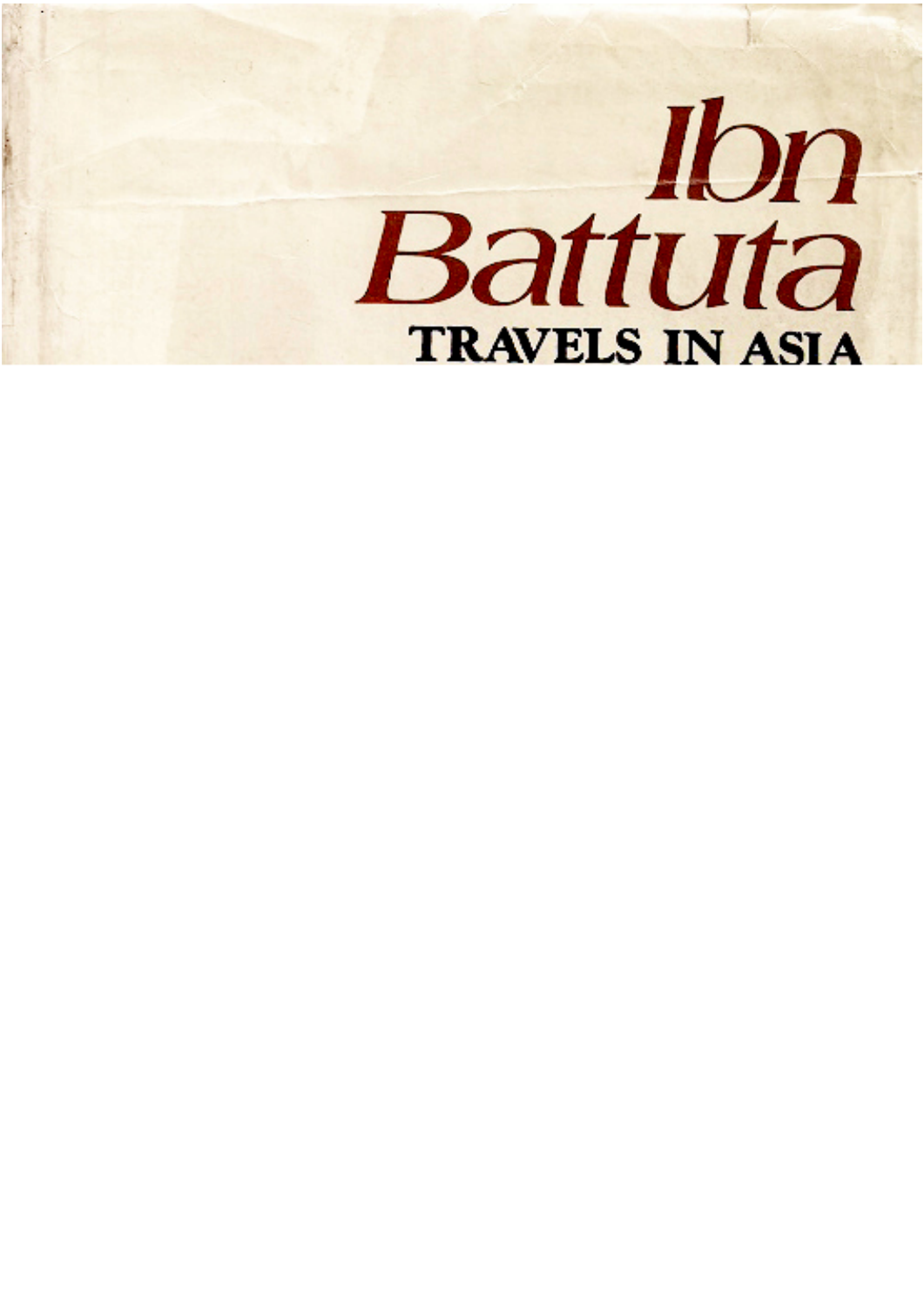|                                                                              | <b>INDEX</b>       |
|------------------------------------------------------------------------------|--------------------|
| <b>NAME</b>                                                                  | <b>PAGE NO</b>     |
| A mosque built by jinn                                                       | 53                 |
| <b>Abasid Caliph Mustansir</b>                                               | 192                |
| <b>Abbadan</b>                                                               | 86                 |
| <b>Abbasids</b>                                                              | 63                 |
| Abd ar-Rahman, qadi of Malli                                                 | 322                |
| <b>Abdallah</b>                                                              | 264                |
| Ab-I Siyah["Black<br>Water,"Kalindi]                                         | 221                |
| <b>Abode of the Caliphate</b>                                                | 192,194            |
| <b>Abraham [Hebron]</b>                                                      | 53, 157            |
| Abu Abdallah Muhammad of<br>tangier, Ibn Battuta                             | 39                 |
| <b>Abu Bakr and Omar</b>                                                     | 71                 |
| <b>Abu Bakr ibn Yaqub</b>                                                    | 329                |
| Abu Bakr, of Berberah                                                        | 109                |
| <b>Abu Inan Faris</b>                                                        | 39                 |
| Abu Inan, commander of the<br><b>Faithful</b>                                | 304,306,309,310    |
| Abu Ishaq                                                                    | 200                |
| Abu Ishaq as-Sahili                                                          | 327,331            |
| Abu Ishaq of Kazarun                                                         | 95,286             |
| Abu Ishaq, Sultan of Shiraz                                                  | 92                 |
| Abu Malik, son of Abu'l Hasan                                                | 310                |
| <b>Abu Marwan and Abu'l Abbas</b><br>son of Makki, governer of<br>Jerba      | 305                |
| Abu Muhammad                                                                 | 247                |
| Abu Muhammad al-Bushri                                                       | 315                |
| Abu Muhammad, from the<br>tribe of Azd                                       | 116                |
| Abu Said Bahadur Khan ,son of<br><b>Sultan Muhammad</b><br><b>Khudabanda</b> | 76,92,98,301       |
| Abu Yahya, son of Abu Zakariya<br>$\mathbf{2}$                               | 43                 |
| Abu Yaqub                                                                    | 58                 |
| <b>Abuhar [Abohar]</b>                                                       | 188                |
| Abu'l- Hasan, late sultan of<br><b>Morocco</b>                               | 309, 314, 322, 325 |
| Abul-Hajjaj Yusuf, king of<br>Gharnata                                       | 313                |
| <b>Abul-I-Qasim of Murcia</b>                                                | 290                |
| <b>Abul-Muzaffar Hasan</b>                                                   | 110                |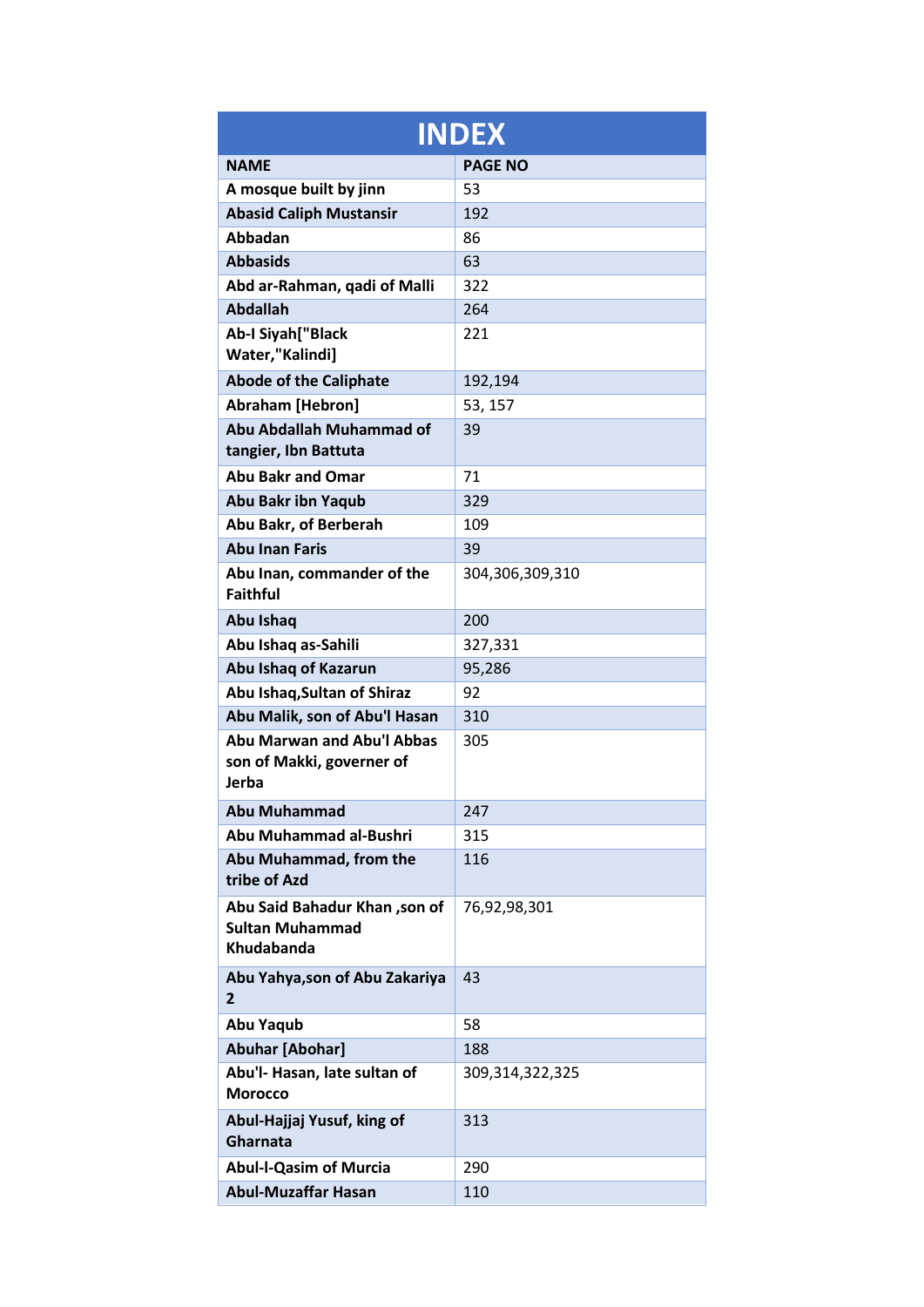| Abul-Qasim Muhammad b.         | 311                 |
|--------------------------------|---------------------|
| Yahya Ibn Battuta              |                     |
| <b>Abu-Sarur [Barcelore]</b>   | 231                 |
| Abyssinian                     | 107,227,234,258,232 |
| <b>Abyssinian Badr</b>         | 222                 |
| ad-Dumb                        | 231                 |
| Aden, the port of Yemen        | 107,108,111         |
| Adfunus [Alphonso], Christian  | 309                 |
| tyrant                         |                     |
| <b>Afghans</b>                 | 178                 |
| <b>Afkhar ad-Din</b>           | 295                 |
| Ahawrah, a ship                | 184                 |
| <b>Ahmedi darwishes</b>        | 84                  |
| Ajadahan [Pakpattan]           | 189,191             |
| Ajalun                         | 55,303              |
| Ajmari [Amjhera near Dhar]     | 190                 |
| Akhandaqan road                | 305                 |
| Akhi, means leader             | 123, 124, 135, 136  |
| Akhiya or Young Brotherhood,   | 123                 |
| also called Futuwa or order of |                     |
| Youth                          |                     |
| Akka [Acre]                    | 56,121              |
| <b>Akridur [Egirdir]</b>       | 125,126             |
| Al- Hudra [The Humpback]       | 101                 |
| Ala ad-Din Artana              | 122,130             |
|                                |                     |
| Ala al-Mulk Khudawand Zadah    | 173,185             |
|                                |                     |
| Alabur [Alapur]                | 221,222             |
| <b>Al-Ahwab</b>                | 106                 |
| Al-Ajfur                       | 78                  |
| Al-Aqr, a village              | 100                 |
| <b>Al-Atris</b>                | 58                  |
| Alaya                          | 121,122             |
| Al-Bira                        | 314                 |
| Al-Bushri                      | 290                 |
| Aleppo                         | 183,303             |
| <b>Alexander</b>               | 128                 |
| Alexandria                     | 44,45,48,122,304    |
| <b>Al-Fagir</b>                | 227                 |
| Al-Hajir                       | 77                  |
| Al-Hajj Ali                    | 247                 |
| Al-Hajjaj                      | 183                 |
| Al-Hamma [Alhama]              | 313,314             |
| Al-Hijr                        | 70                  |
| Al-Hudrubi                     | 52                  |
| Ali                            | 59,95               |
| Ali Aghyul                     | 333                 |
| Ali Shah<br>Al-Idhar           | 265,266<br>83       |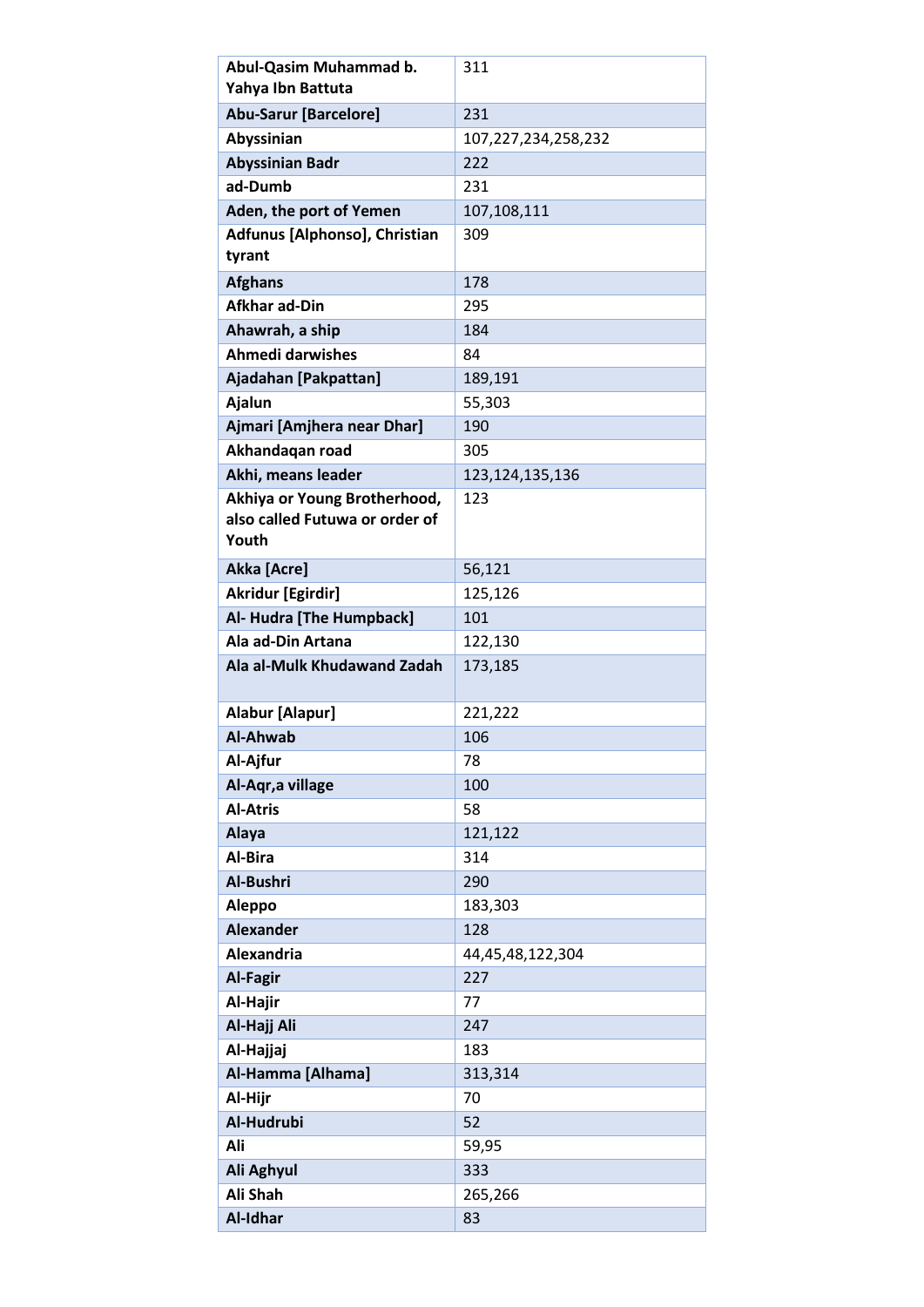| Al-Jalali                            | 213,214         |
|--------------------------------------|-----------------|
| <b>Al-Jazair [Algiers]</b>           | 42              |
| Al-Kazaruni                          | 199             |
| <b>Al-Khadra [Algeciras]</b>         | 301             |
| Al-Khadra [the Green Palace]         | 63              |
| Al-Lajjun                            | 69              |
| Al-Malik al-Mansur Qalaun            | 61              |
| <b>Al-Malik an-Nasir of Egypt</b>    | 44,120          |
| Al-Malik as-Salih                    | 47,102          |
| al-Malik Az-Zahir [Baybars]          | 59              |
| Al-Malik az-Zahir, sultan of<br>Jawa | 272,299         |
| <b>Almaliq</b>                       | 169             |
| <b>Al-Masajid [the Mosque]</b>       | 78              |
| Al-Mawsil [mosul]                    | 101             |
| <b>Alms</b>                          | 42,74,76,83,260 |
| Al-Qadisiya                          | 79              |
| Al-Qarafa                            | 49              |
| Al-Qarura                            | 77              |
| Al-Ubbad                             | 305             |
| Al-Udhayb                            | 79              |
| Al-Ula                               | 70,71           |
| Al-Uqayri                            | 227             |
| Amasiya                              | 130             |
| <b>Ambergris</b>                     | 100,259         |
| <b>Amir Ahmed</b>                    | 120             |
| <b>Amir Bakht</b>                    | 93              |
| Amir Baydara                         | 150,152         |
| <b>Amir Bektimur</b>                 | 120             |
| Amir Buruntayh                       | 177             |
| <b>Amir Chuban [Juban]</b>           | 98,301          |
| <b>Amir Dawlasa</b>                  | 271             |
| <b>Amir Juban</b>                    | 98              |
| <b>Amir Muhammad</b>                 | 212             |
| <b>Amir of Sind</b>                  | 82              |
| <b>Amir Qurtay</b>                   | 292,293,295     |
| Amir Qutludumur                      | 166,167         |
| Amir Saruja                          | 162,163         |
| <b>Amir Taqbugha</b>                 | 170             |
| <b>Amir Tuluktumur</b>               | 144,146         |
| <b>Amir Zahir ad-Din</b>             | 212,234         |
| Ana in Iraq                          | 296,301         |
| Analiya [Adalia]                     | 122,124,        |
| <b>Anatolia</b>                      | 127,128         |
| Anbar                                | 296,301         |
| <b>Andalusia</b>                     | 309,312,313     |
| Andar "[Andarab"]                    | 176             |
| an-Naqira                            | 77              |
| Antakiya [Antioch]                   | 58              |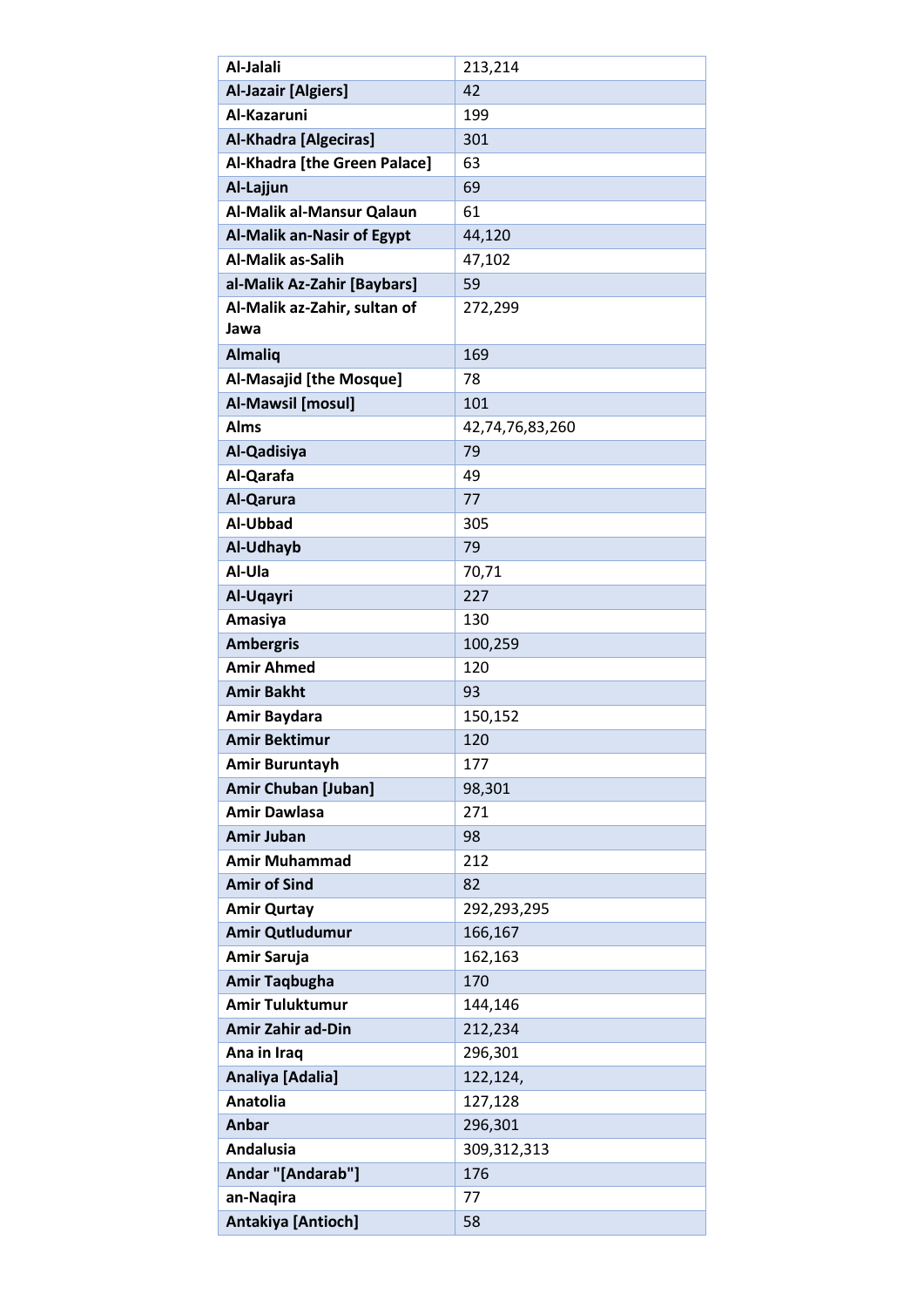| <b>Anticipatory crop</b>                         | 209        |
|--------------------------------------------------|------------|
| <b>Antioch</b>                                   | 59         |
| Aqabat as-Sawan                                  | 70         |
| Aqsara [Akserai]                                 | 129        |
| Aqshahr                                          | 125        |
| Arafa                                            | 268        |
| <b>Armenians</b>                                 | 130        |
| <b>Army of Tatars</b>                            | 98         |
| Ar-Ramlah, also called Filastin<br>[Palestine]   | 55         |
| <b>Ar-Rifai</b>                                  | 84         |
| Arz ar-Rum                                       | 130        |
| Arzanjan, silver mines                           | 130        |
| As [Ossetes]                                     | 164        |
| Asaph, the son of Berechiah                      | 159        |
| <b>Ashmun</b>                                    | 47         |
| Ash-sham                                         | 99         |
| Ash-sharabishiya                                 | 62         |
| Asila [Arzilla]                                  | 309,314    |
| As-Sadi                                          | 94         |
| As-Salihiya                                      | 52         |
| As-Sukhna ["The hot town"]                       | 302        |
| Ata Awliya [father of the<br>Saint]              | $\cdot$    |
| Ata, means father in China                       | 293        |
| <b>Atabeg (ruler of Lur is called</b><br>atabeg) | 296        |
| Atabeg Afrasiyab, ruler of Lur                   | 301        |
| <b>Ath-Thaniya</b>                               | 70         |
| <b>Atrabulus [tripoli]</b>                       | 58         |
| <b>Attack on Jabala</b>                          | 60         |
| <b>Attacked darwishes</b>                        | 83         |
| At-Tuwayjin["Little Saucepan']                   | 331        |
| <b>Augury</b>                                    | 237,238    |
| Awhad-ad-Din of Sinjar                           | 288        |
| Aya Sufiya [st-Sophia]                           | 159        |
| <b>Aya Suluq [Ephesus]</b>                       | 132        |
| Aydhab                                           | 51,121,304 |
| Ayn ad-dama [The Fountain of                     | 313        |
| Tears]                                           |            |
| Ayntab                                           | 303        |
| <b>Aywan Kisra</b>                               | 92         |
| Azaq [Azor]                                      | 142        |
| Azghanghan                                       | 305        |
| Az-Zabdani                                       | 62         |
| <b>Bab al-Hadra</b>                              | 79         |
| <b>Baba Saltuq</b>                               | 151,163    |
| <b>Badawin</b>                                   | 52         |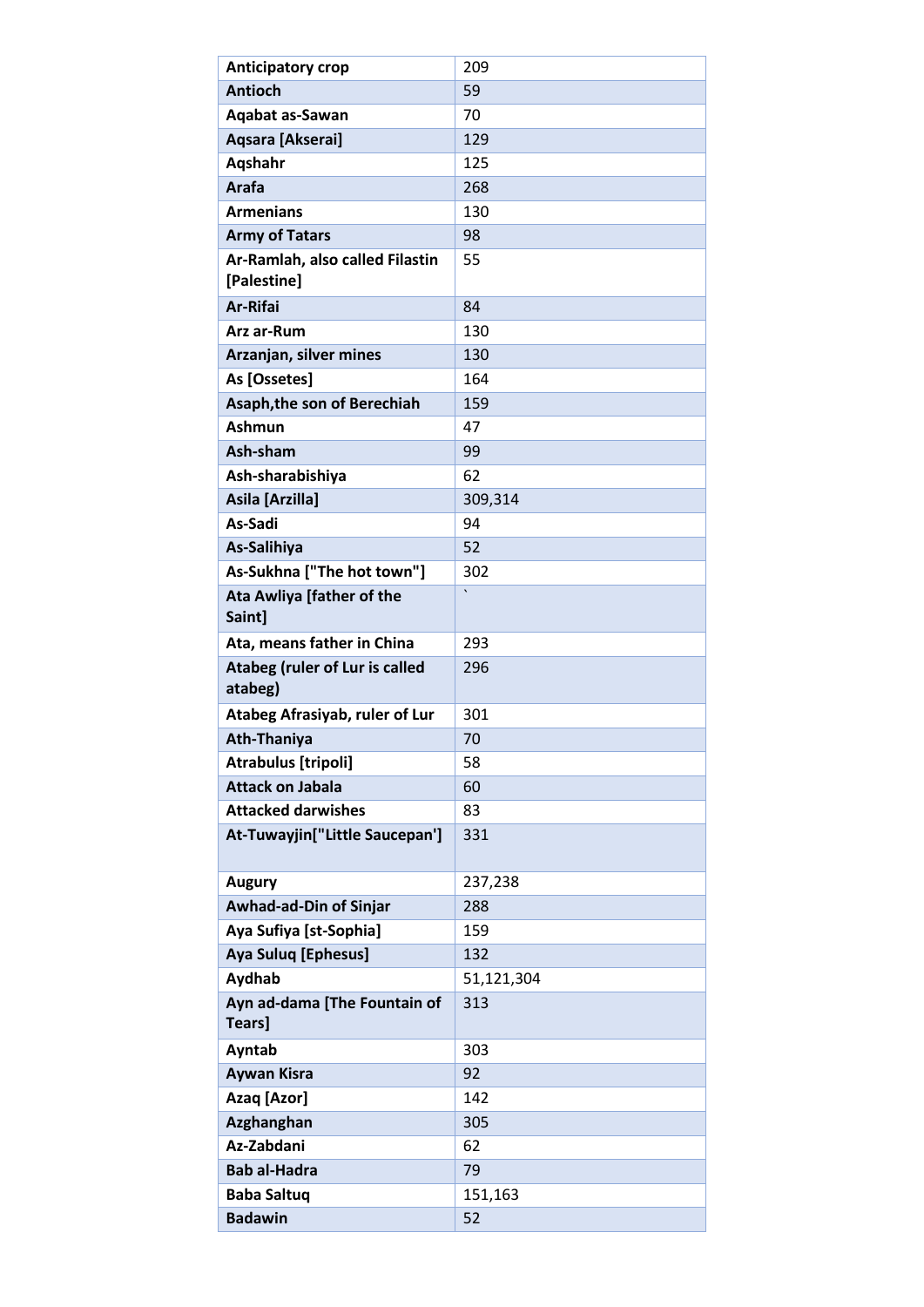| <b>Badr</b>                             | 72,76                        |
|-----------------------------------------|------------------------------|
| <b>Badwin</b>                           | 72                           |
| <b>Baghdad</b>                          | 74,97,98,100,102,165,301     |
| Baghdad Khatun, daughter of             | 98,99                        |
| juban                                   |                              |
| <b>Baghlan</b>                          | 176                          |
| <b>Bahraman [carbuncles]</b>            | 255                          |
| <b>Bahrayn</b>                          | 119,120                      |
| Ba'in, means broad well                 | 216,217,232                  |
| <b>Bakar</b>                            | 186                          |
| Bakhshi, a qadi                         | 277                          |
| <b>Balikasri</b>                        | 133                          |
| <b>Balisht, (as the unit of chinese</b> | 281,282                      |
| currency)                               |                              |
| <b>Balkh</b>                            | 173                          |
| <b>Ballash [Velez]</b>                  | 313,314                      |
| <b>Bandar Salawat [Chilaw]</b>          | 254                          |
| <b>Bangala [Bengal]</b>                 | 265,266                      |
| Banj Hir [Panjshir] means "Five         | 177                          |
| mountains"                              |                              |
| <b>Bank of the Nile</b>                 | 47,51                        |
| <b>Bagshahr</b>                         | 125                          |
| <b>Barahnakar</b>                       | 270                          |
| <b>Barbara</b>                          | 162                          |
| <b>Bardama</b>                          | 333                          |
| <b>Barghama</b>                         | 133                          |
| <b>Barnu</b>                            | 334                          |
| <b>Basadaw</b>                          | 231                          |
| Basra                                   | 83,84,85,86,97,301,315       |
| <b>Battala [Puttelam]</b>               | 252,258                      |
| <b>Bayana</b>                           | 213                          |
| <b>Bayrut</b>                           | 57                           |
| <b>Baywam Qutlu</b>                     | 290                          |
| <b>Bejas</b>                            | 51,121                       |
| <b>Bengal</b>                           | 238, 244, 246, 247, 265, 269 |
| <b>Berba with sculptures and</b>        | 51                           |
| inscription                             |                              |
| <b>Bethlehem</b>                        | 53,157,161                   |
| <b>Bijaya</b> [Bougie]                  | 42                           |
| <b>Bilad ar-Rum [Anatolia]</b>          | 121,123                      |
| <b>Bilbays</b>                          | 52                           |
| Bir Mallaha ["Salt Well"]               | 96                           |
| <b>Birgi</b>                            | 130,131                      |
| <b>Bish-Balig in Cathay</b>             | 297                          |
| <b>Bishdagh means five</b>              | 145,149                      |
| mountains                               |                              |
| <b>Bistam</b>                           | 176                          |
| <b>Blue River</b>                       | 269                          |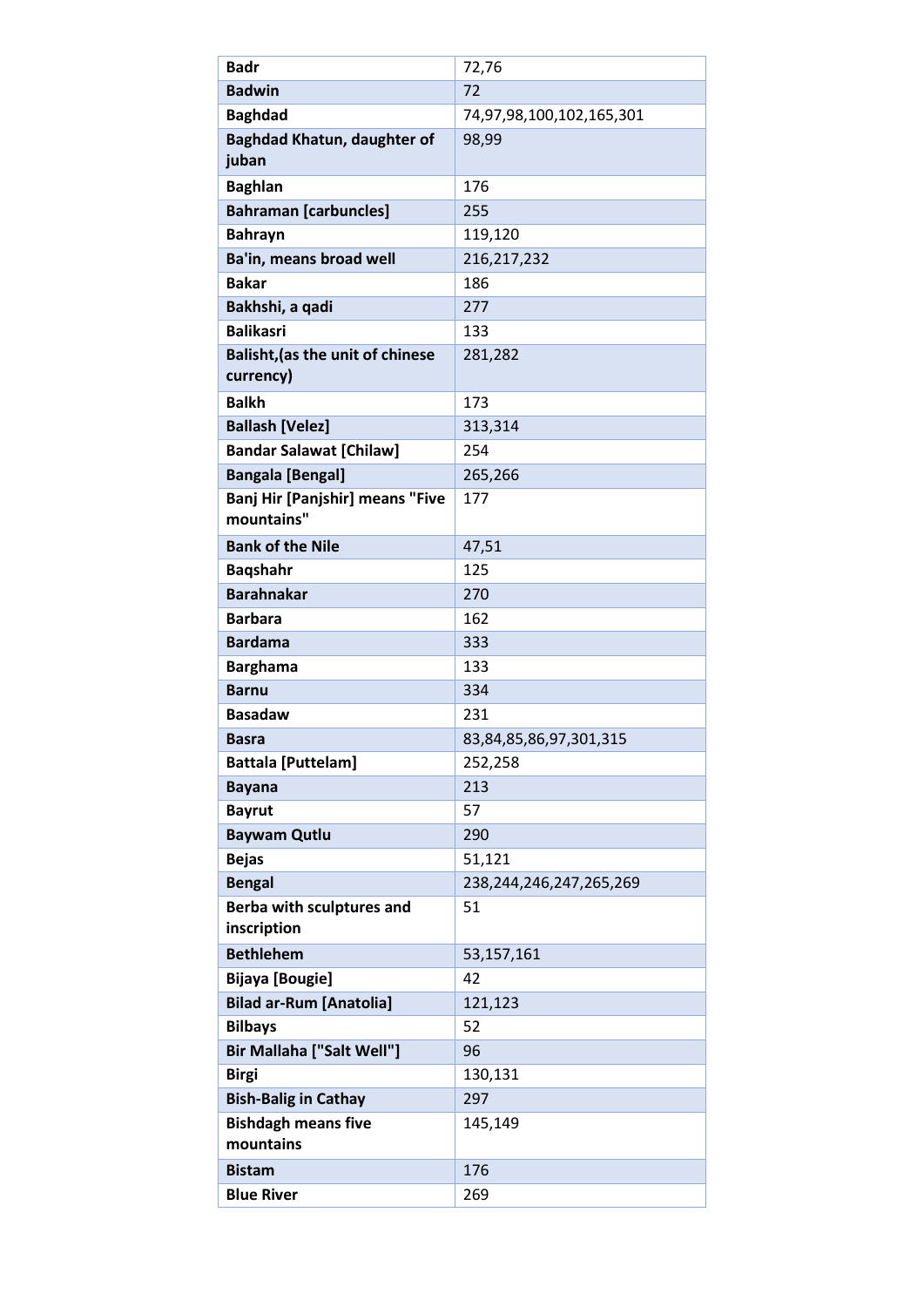| <b>Bodies of Sunbul and Zahir ad</b>                 | 235                 |
|------------------------------------------------------|---------------------|
| din                                                  |                     |
| <b>Bona</b>                                          | 42                  |
| <b>Bosra</b>                                         | 69                  |
| <b>Bottom of Marr</b>                                | 72,76               |
| <b>Brahmans</b>                                      | 94,189,190          |
| <b>Brother Sinan</b>                                 | 127                 |
| <b>Brother Tuman</b>                                 | 127                 |
| <b>Buda</b>                                          | 336                 |
| <b>Budfattan</b>                                     | 232                 |
| <b>Bukhara</b>                                       | 169,170,337         |
| <b>Bulghar</b>                                       | 148,149             |
| <b>Buli</b>                                          | 138                 |
| <b>Bulyana</b>                                       | 305                 |
| Buqsha, a linen bag                                  | 272                 |
| <b>Burdur [Buldur]</b>                               | 125                 |
| <b>Burhan ad-Din in China</b>                        | 45                  |
| <b>Burhan ad-Din of Kazarun</b>                      | 286                 |
| <b>Burhan ad-Din of Sagharj</b>                      | 200,267,268,296,298 |
| <b>Buri, exported to Sria, Anatolia</b><br>and Cairo | 47                  |
| <b>Burj Bura [Burjpur]</b>                           | 221                 |
| <b>Burlu</b>                                         | 138                 |
| <b>Bursa [Brusa]</b>                                 | 134                 |
| Buza [beer], a drink                                 | 142                 |
| Cairo                                                | 48,49,52,121,122    |
| <b>Calicut</b>                                       | 44,108,264          |
| <b>Caliph Ali</b>                                    | 128,168             |
| <b>Caliph Harun ar-Rashid</b>                        | 175                 |
| Caliph Muawiya 1                                     | 63                  |
| <b>Caliph Walid</b>                                  | 62,63               |
| Candelabra of gold and silver,<br>carpets of silk    | 79                  |
| <b>Capital of Sind</b>                               | 182                 |
| Captain Ibrahim                                      | 251,258             |
| <b>Caravan for the Hijaz</b>                         | 43                  |
| <b>Carrier-pigeons</b>                               | 60                  |
| <b>Castle of Abu Bakhar</b>                          | 189                 |
| <b>Castle of Dhakwan</b>                             | 314                 |
| <b>Castle of Fayd</b>                                | 78                  |
| <b>Castle of Ismailites or Fidawis</b>               | 59                  |
| Castle of Karak or Castle of the<br>Raven            | 69                  |
| <b>Castle of Tawas [davas]</b>                       | 127                 |
| <b>Catalans</b>                                      | 305                 |
| Catapults, throwing gold and<br>silver coins         | 199                 |
| Cathay                                               | 50,200,275          |
| <b>Cavalry House</b>                                 | 63                  |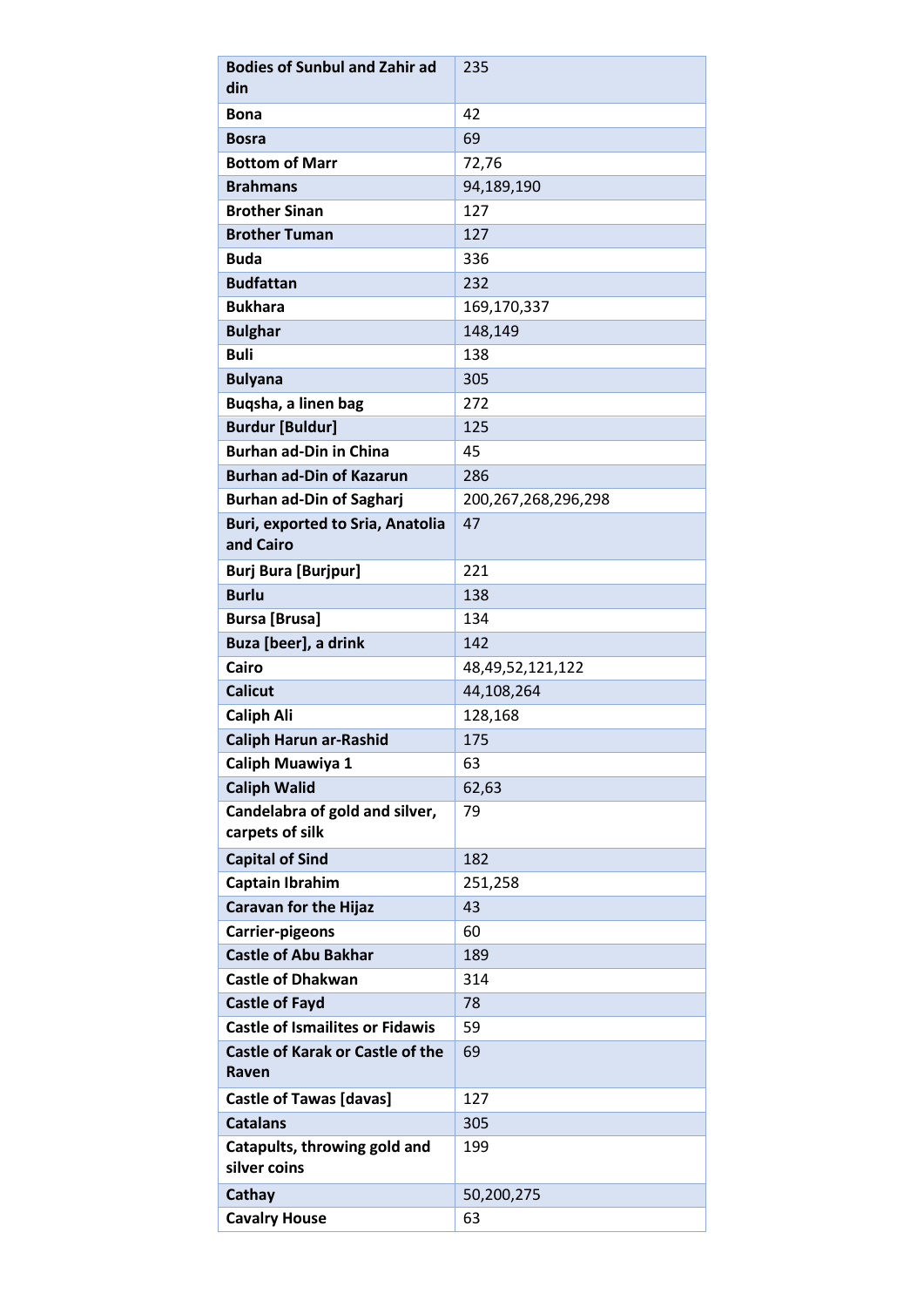| Ceuta                                             | 290                                                                                                  |
|---------------------------------------------------|------------------------------------------------------------------------------------------------------|
| Ceylon                                            | 134,229,232,244,245                                                                                  |
| Chain of profession of Faith                      | 256                                                                                                  |
| <b>Chandiri</b>                                   | 224                                                                                                  |
| <b>Charkh [Charikar]</b>                          | 177                                                                                                  |
| <b>Chief governer Qurtay</b>                      | 292                                                                                                  |
| <b>China</b>                                      | 44,45,95,129,134,146,168,169,17<br>1,232,233,236,237,238,240,241,2<br>44,253,266,267,274,275,281,282 |
| <b>Chinese cock</b>                               | 281                                                                                                  |
| <b>Chinese Porcelain dish broke</b><br>by a slave | 67                                                                                                   |
| <b>Chinese pottery [Porcelain]</b>                | 280, 281, 283, 287                                                                                   |
| <b>Chinese ships</b>                              | 233                                                                                                  |
| <b>Christian</b>                                  | 302,305,310,312                                                                                      |
| <b>Christians came with Gospel</b>                | 66                                                                                                   |
| <b>Circassians [Transcaucasia]</b>                | 144,164                                                                                              |
| <b>Circumambulation of the</b><br><b>Kaaba</b>    | 76                                                                                                   |
| Civil war                                         | 130                                                                                                  |
| <b>Commander of the Iraq</b><br>Caravan           | 76                                                                                                   |
| <b>Conquest</b>                                   | 172                                                                                                  |
| <b>Conquest of Spain by the</b>                   | 310                                                                                                  |
| <b>Arabs</b>                                      |                                                                                                      |
|                                                   |                                                                                                      |
| <b>Constantinople The Great</b>                   | 133, 144, 146, 147, 148, 149, 155, 16<br>7                                                           |
| <b>Contract of marriage at Sfax</b>               | 43                                                                                                   |
| <b>Convent of Rabi</b>                            | 74                                                                                                   |
| <b>Copper Smiths gallery</b>                      | 63                                                                                                   |
| Coromandel                                        | 229                                                                                                  |
| <b>Coromandel coast or Ceylon</b>                 | 239                                                                                                  |
| <b>Cowri shell</b>                                | 241                                                                                                  |
| <b>Cradle of jesus</b>                            | 55,157                                                                                               |
| <b>Custom of Syrian Pilgrims</b>                  | 70                                                                                                   |
| <b>Cypress Gate</b>                               | 88                                                                                                   |
| <b>Damanhur</b>                                   | 45                                                                                                   |
| <b>Damascus</b>                                   | 55,57,58,61,62,63,64,65,66,67,68<br>,69,90,157,302,303,332                                           |
| Damdir [demetrio], gover of<br>Genoese            | 140                                                                                                  |
| <b>Damietta</b>                                   | 47,50,122,304                                                                                        |
| Dagnu, a drink                                    | 331                                                                                                  |
| Dar at-Tama                                       | 337                                                                                                  |
| Dar Sara                                          | 195                                                                                                  |
| Dara                                              | 102,315                                                                                              |
| <b>Darwishes</b>                                  | 49                                                                                                   |
| <b>Dates of Sijilmasa</b>                         | 337                                                                                                  |
| <b>Dawlat Abad</b>                                | 82,182,186,202,206,209,221,225,                                                                      |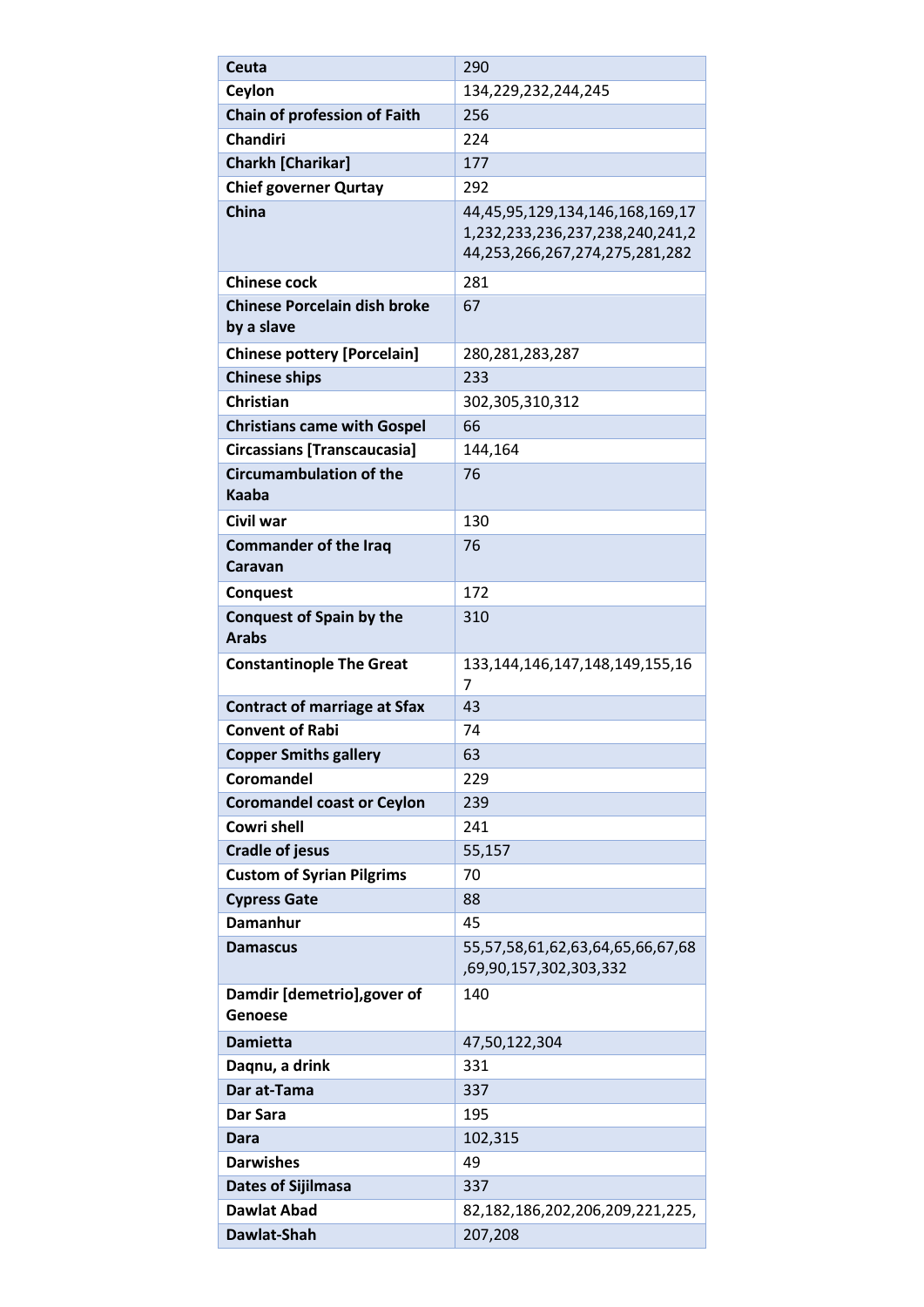| Dawud, brother of Abul-<br><b>Muzaffar Hasan</b>       | 111                                                                                                                |
|--------------------------------------------------------|--------------------------------------------------------------------------------------------------------------------|
| Dayr al-Farus                                          | 61                                                                                                                 |
| Dayr at-Tin                                            | 50                                                                                                                 |
| Delhi [Dihli]                                          | 83,101,181,186,188,191,192,194,<br>195,199,200,201,202,203,205,20<br>8,209,210,213,223,224,225,260,2<br>73,290,300 |
| Devil's pass                                           | 78                                                                                                                 |
| Dhafari [Dhofar]                                       | 111,112,113,243,300                                                                                                |
| <b>Dhafattan</b>                                       | 232                                                                                                                |
| <b>Dhat Hajj</b>                                       | 70                                                                                                                 |
| <b>Dhibat-al-Mahal [Maldive</b><br>islands]            | 239                                                                                                                |
| <b>Dhihar [Dhar]</b>                                   | 224                                                                                                                |
| Dhul-qada                                              | 336                                                                                                                |
| <b>Dilshad, daughter of Dimashq</b><br>Khwaja          | 99,301                                                                                                             |
| Dilshad, the Indian                                    | 46,220                                                                                                             |
| Dimashq Khwaja, Juban's son                            | 98                                                                                                                 |
| <b>Dinawar</b>                                         | 258                                                                                                                |
| <b>Disaster of Tarifa</b>                              | 301                                                                                                                |
| <b>District of Mahal</b>                               | 239                                                                                                                |
| <b>Diyar Bakr</b>                                      | 100,192                                                                                                            |
| Doctor 'Ala' al-Muluk of<br>Khurasan                   | 184                                                                                                                |
| Dome of the Rock                                       | 161                                                                                                                |
| <b>Door of Increase</b>                                | 63                                                                                                                 |
| <b>Door of the Confectioners</b>                       | 64                                                                                                                 |
| Door OF the Post                                       | 64                                                                                                                 |
| <b>Draught-camels</b>                                  | 76                                                                                                                 |
| Dreamed of flying with a great<br>bird                 | 46                                                                                                                 |
| <b>Drums beating</b>                                   | 81,82                                                                                                              |
| Dugha, interpreter                                     | 322,327,326                                                                                                        |
| <b>Dujayl canal</b>                                    | 100                                                                                                                |
| <b>Dungul</b>                                          | 228                                                                                                                |
| Dunqula [Dongola]                                      | 321                                                                                                                |
| <b>Duwaygir [Deogiri]</b>                              | 225                                                                                                                |
| <b>Edfu</b>                                            | 51,121                                                                                                             |
| Egypt                                                  | 52,57,61,65,72,82,87,88,102,120,<br>122, 123, 146, 162, 164, 192, 220, 28<br>0,306,307,                            |
| <b>Egyptian merchants and Indian</b><br>merchants      | 108                                                                                                                |
| <b>Egyptian Nile</b>                                   | 50                                                                                                                 |
| <b>Egyptian pounds</b>                                 | 204                                                                                                                |
| Egyptian Shaykh Shir-I Siyah,<br>means "TheBlack lion" | 176                                                                                                                |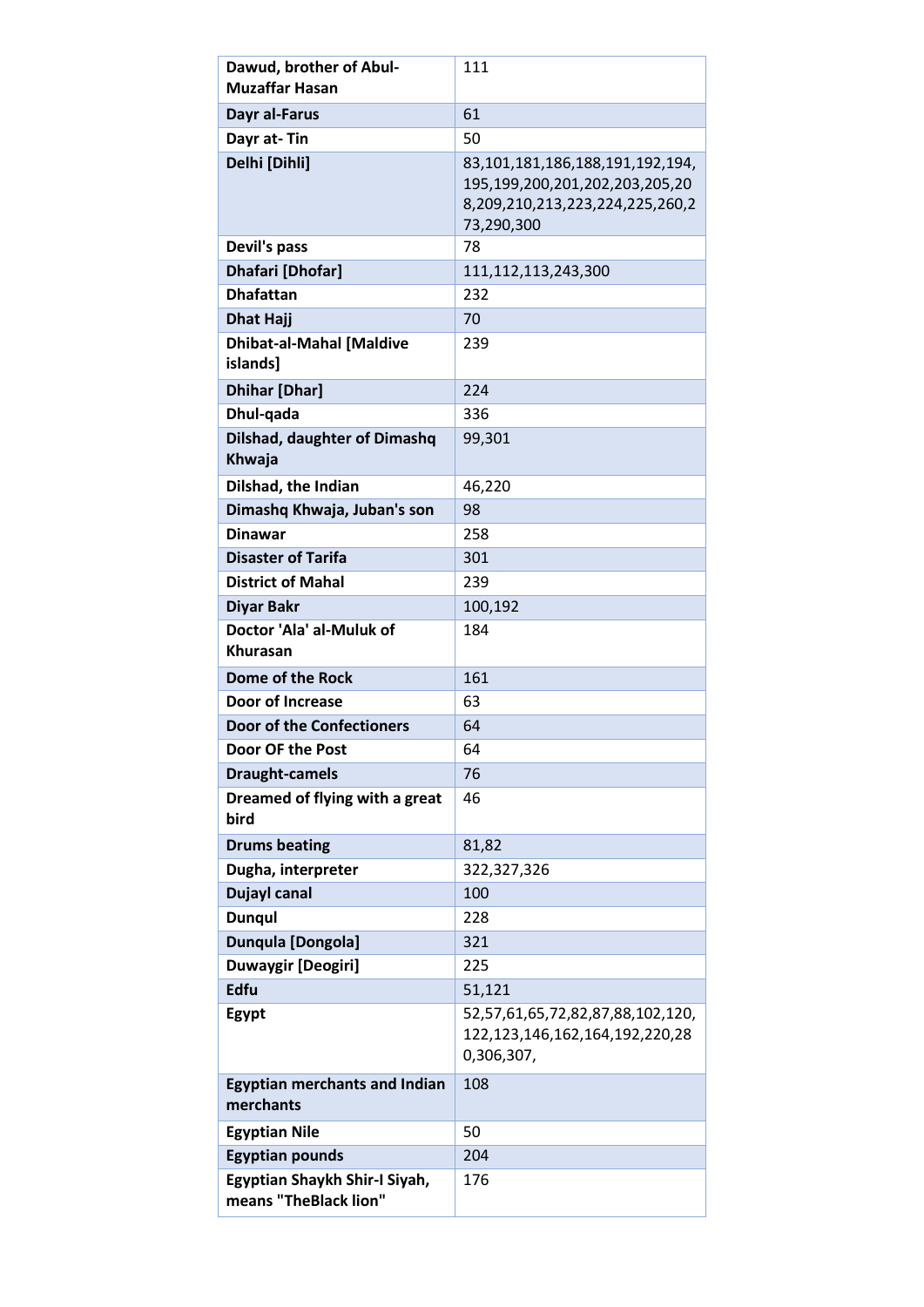| Epidemic broke out in the                                                       | 210                                       |
|---------------------------------------------------------------------------------|-------------------------------------------|
| sultan's army                                                                   |                                           |
| Esna                                                                            | 51                                        |
| <b>Eunchs Kafur</b>                                                             | 212                                       |
| <b>Euphrates</b>                                                                | 78,79,                                    |
| <b>Fakanur [Bacanor, now</b><br><b>Barkur]</b>                                  | 231,263                                   |
| <b>Fakhr ad-Din</b>                                                             | 265,266,269                               |
| <b>Falaliya</b>                                                                 | 128                                       |
| Famine broke out in India and<br><b>Sind</b>                                    | 201,209,223                               |
| <b>Fandarayna [Panderani]</b>                                                   | 232,235                                   |
| <b>Fanika</b>                                                                   | 153                                       |
| <b>Farba Husayn</b>                                                             | 317,318                                   |
| <b>Farba Magha</b>                                                              | 330                                       |
| Farba Musa, governer of<br><b>Massufa tribe</b>                                 | 331                                       |
| Farba Sulayman                                                                  | 331,332                                   |
| <b>Farid ad-Din in India</b>                                                    | 45                                        |
| <b>Fariskur</b>                                                                 | 47                                        |
| <b>Fars</b>                                                                     | 76,85,92,117,119,144,185,231,23<br>2,233, |
| <b>FathAbad</b>                                                                 | 170                                       |
| <b>Father Adam</b>                                                              | 257                                       |
| Fattan                                                                          | 260, 261, 262, 263                        |
| Fawwa[Fua]                                                                      | 45                                        |
| Fayd                                                                            | 78                                        |
| <b>Fayyadh and Hiyar</b>                                                        | 78                                        |
| Feast                                                                           | 73                                        |
| <b>Festival of the fast breaking</b>                                            | 43,336                                    |
| Fez                                                                             | 306,315                                   |
| <b>Fityan (youths)</b>                                                          | 124                                       |
| <b>Five great rivers</b><br>Nile, Euphrates, Tigris, Syr Darya<br>and Amu Darya | 50                                        |
| Foot [of Adam]                                                                  | 245                                       |
| Fort al-Mashuq                                                                  | 100                                       |
| <b>Fort of Harkatu</b>                                                          | 260                                       |
| <b>Fort of Suhayl</b>                                                           | 312                                       |
| <b>Fortress Duwaygir</b>                                                        | 225                                       |
| <b>Fortress of al-Marqab</b>                                                    | 61                                        |
| [Belvedere]                                                                     |                                           |
| <b>Fortress of Askalon</b>                                                      | 55                                        |
| <b>Fortress of Baghras</b>                                                      | 59                                        |
| <b>France</b>                                                                   | 133,158,                                  |
| <b>Frankish Christian</b>                                                       | 158                                       |
| <b>Fugis [Yogis]</b>                                                            | 223                                       |
| Fuja                                                                            | 133                                       |
| <b>Funeral procession</b>                                                       | 68,69,89                                  |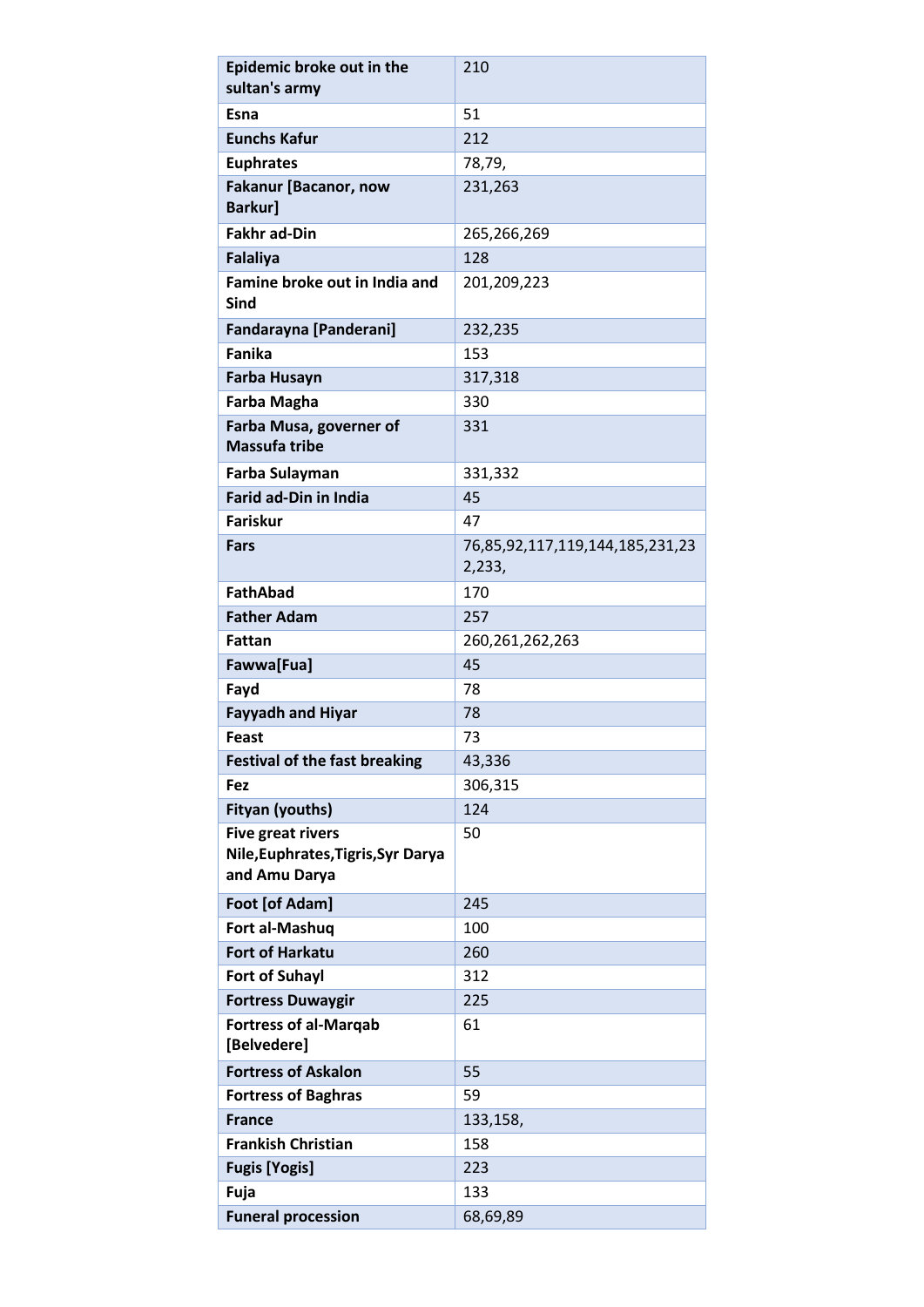| Galata<br>158,160<br>Garadi Buli<br>138<br><b>Gate of Peace</b><br>71<br><b>Gate of Security</b><br>230<br><b>Gawgaw</b> [Gogo]<br>321,329,332<br>Gaza<br>53,121,303,304<br>133<br>Genoa<br>121,140,142,158<br>Genoese<br><b>Ghadamas</b><br>332<br><b>Gharnata [Granada]</b><br>313,314,331<br><b>Ghat road</b><br>336<br>Ghawr<br>55<br><b>Ghazan Bazaar</b><br>99<br>Ghazna<br>177,178,183<br><b>Ghiyath ad-Din</b><br>192<br><b>Ghuta at Damascus</b><br>289<br><b>Gibraltar</b><br>310, 311, 314<br>Giyath ad-Din of Damaghan<br>260<br><b>Gospel</b><br>160<br>58<br><b>Governer of Aydhab</b><br><b>Governer of Azaq</b><br>142,144<br><b>Governer of Baghdad</b><br>100<br><b>Governer of Mecca</b><br>74<br><b>Governer of Multan</b><br>187<br><b>Governer Tuluktumur</b><br>141, 142, 144<br><b>Grave of famous saint Ibrahim</b><br>59<br>ibn Adham<br>55<br><b>Grave of Jesus</b><br>53<br><b>Grave of Joseph</b><br>55<br><b>Grave of Mary</b> |
|--------------------------------------------------------------------------------------------------------------------------------------------------------------------------------------------------------------------------------------------------------------------------------------------------------------------------------------------------------------------------------------------------------------------------------------------------------------------------------------------------------------------------------------------------------------------------------------------------------------------------------------------------------------------------------------------------------------------------------------------------------------------------------------------------------------------------------------------------------------------------------------------------------------------------------------------------------------|
|                                                                                                                                                                                                                                                                                                                                                                                                                                                                                                                                                                                                                                                                                                                                                                                                                                                                                                                                                              |
|                                                                                                                                                                                                                                                                                                                                                                                                                                                                                                                                                                                                                                                                                                                                                                                                                                                                                                                                                              |
|                                                                                                                                                                                                                                                                                                                                                                                                                                                                                                                                                                                                                                                                                                                                                                                                                                                                                                                                                              |
|                                                                                                                                                                                                                                                                                                                                                                                                                                                                                                                                                                                                                                                                                                                                                                                                                                                                                                                                                              |
|                                                                                                                                                                                                                                                                                                                                                                                                                                                                                                                                                                                                                                                                                                                                                                                                                                                                                                                                                              |
|                                                                                                                                                                                                                                                                                                                                                                                                                                                                                                                                                                                                                                                                                                                                                                                                                                                                                                                                                              |
|                                                                                                                                                                                                                                                                                                                                                                                                                                                                                                                                                                                                                                                                                                                                                                                                                                                                                                                                                              |
|                                                                                                                                                                                                                                                                                                                                                                                                                                                                                                                                                                                                                                                                                                                                                                                                                                                                                                                                                              |
|                                                                                                                                                                                                                                                                                                                                                                                                                                                                                                                                                                                                                                                                                                                                                                                                                                                                                                                                                              |
|                                                                                                                                                                                                                                                                                                                                                                                                                                                                                                                                                                                                                                                                                                                                                                                                                                                                                                                                                              |
|                                                                                                                                                                                                                                                                                                                                                                                                                                                                                                                                                                                                                                                                                                                                                                                                                                                                                                                                                              |
|                                                                                                                                                                                                                                                                                                                                                                                                                                                                                                                                                                                                                                                                                                                                                                                                                                                                                                                                                              |
|                                                                                                                                                                                                                                                                                                                                                                                                                                                                                                                                                                                                                                                                                                                                                                                                                                                                                                                                                              |
|                                                                                                                                                                                                                                                                                                                                                                                                                                                                                                                                                                                                                                                                                                                                                                                                                                                                                                                                                              |
|                                                                                                                                                                                                                                                                                                                                                                                                                                                                                                                                                                                                                                                                                                                                                                                                                                                                                                                                                              |
|                                                                                                                                                                                                                                                                                                                                                                                                                                                                                                                                                                                                                                                                                                                                                                                                                                                                                                                                                              |
|                                                                                                                                                                                                                                                                                                                                                                                                                                                                                                                                                                                                                                                                                                                                                                                                                                                                                                                                                              |
|                                                                                                                                                                                                                                                                                                                                                                                                                                                                                                                                                                                                                                                                                                                                                                                                                                                                                                                                                              |
|                                                                                                                                                                                                                                                                                                                                                                                                                                                                                                                                                                                                                                                                                                                                                                                                                                                                                                                                                              |
|                                                                                                                                                                                                                                                                                                                                                                                                                                                                                                                                                                                                                                                                                                                                                                                                                                                                                                                                                              |
|                                                                                                                                                                                                                                                                                                                                                                                                                                                                                                                                                                                                                                                                                                                                                                                                                                                                                                                                                              |
|                                                                                                                                                                                                                                                                                                                                                                                                                                                                                                                                                                                                                                                                                                                                                                                                                                                                                                                                                              |
|                                                                                                                                                                                                                                                                                                                                                                                                                                                                                                                                                                                                                                                                                                                                                                                                                                                                                                                                                              |
|                                                                                                                                                                                                                                                                                                                                                                                                                                                                                                                                                                                                                                                                                                                                                                                                                                                                                                                                                              |
|                                                                                                                                                                                                                                                                                                                                                                                                                                                                                                                                                                                                                                                                                                                                                                                                                                                                                                                                                              |
|                                                                                                                                                                                                                                                                                                                                                                                                                                                                                                                                                                                                                                                                                                                                                                                                                                                                                                                                                              |
|                                                                                                                                                                                                                                                                                                                                                                                                                                                                                                                                                                                                                                                                                                                                                                                                                                                                                                                                                              |
|                                                                                                                                                                                                                                                                                                                                                                                                                                                                                                                                                                                                                                                                                                                                                                                                                                                                                                                                                              |
|                                                                                                                                                                                                                                                                                                                                                                                                                                                                                                                                                                                                                                                                                                                                                                                                                                                                                                                                                              |
|                                                                                                                                                                                                                                                                                                                                                                                                                                                                                                                                                                                                                                                                                                                                                                                                                                                                                                                                                              |
| Grave of Shuyab [Jethro], wife<br>56                                                                                                                                                                                                                                                                                                                                                                                                                                                                                                                                                                                                                                                                                                                                                                                                                                                                                                                         |
| of Moses, Solomon, Judah,<br>and Reuben                                                                                                                                                                                                                                                                                                                                                                                                                                                                                                                                                                                                                                                                                                                                                                                                                                                                                                                      |
|                                                                                                                                                                                                                                                                                                                                                                                                                                                                                                                                                                                                                                                                                                                                                                                                                                                                                                                                                              |
| 80<br><b>Graves of Adam, Noah and Ali</b>                                                                                                                                                                                                                                                                                                                                                                                                                                                                                                                                                                                                                                                                                                                                                                                                                                                                                                                    |
| Graves of Ibraham, Isaac,<br>53<br>Jacob                                                                                                                                                                                                                                                                                                                                                                                                                                                                                                                                                                                                                                                                                                                                                                                                                                                                                                                     |
| <b>Great king Qabula</b><br>197                                                                                                                                                                                                                                                                                                                                                                                                                                                                                                                                                                                                                                                                                                                                                                                                                                                                                                                              |
| <b>Great river [The Golden Horn]</b><br>158                                                                                                                                                                                                                                                                                                                                                                                                                                                                                                                                                                                                                                                                                                                                                                                                                                                                                                                  |
| <b>Greek Kifali, Nicolas</b><br>151,152                                                                                                                                                                                                                                                                                                                                                                                                                                                                                                                                                                                                                                                                                                                                                                                                                                                                                                                      |
| <b>Greek slave girl Marguerite</b><br>134                                                                                                                                                                                                                                                                                                                                                                                                                                                                                                                                                                                                                                                                                                                                                                                                                                                                                                                    |
| <b>Greek slave Michael</b><br>132                                                                                                                                                                                                                                                                                                                                                                                                                                                                                                                                                                                                                                                                                                                                                                                                                                                                                                                            |
| <b>Greek slave Nicolas</b><br>132                                                                                                                                                                                                                                                                                                                                                                                                                                                                                                                                                                                                                                                                                                                                                                                                                                                                                                                            |
| <b>Green Arak-wood</b><br>73                                                                                                                                                                                                                                                                                                                                                                                                                                                                                                                                                                                                                                                                                                                                                                                                                                                                                                                                 |
| <b>Grotto of Khidr</b><br>256,257                                                                                                                                                                                                                                                                                                                                                                                                                                                                                                                                                                                                                                                                                                                                                                                                                                                                                                                            |
| <b>Guests ' college</b><br>80                                                                                                                                                                                                                                                                                                                                                                                                                                                                                                                                                                                                                                                                                                                                                                                                                                                                                                                                |
| <b>Guyalyur [Gwalior]</b><br>222                                                                                                                                                                                                                                                                                                                                                                                                                                                                                                                                                                                                                                                                                                                                                                                                                                                                                                                             |
| Habanq<br>269                                                                                                                                                                                                                                                                                                                                                                                                                                                                                                                                                                                                                                                                                                                                                                                                                                                                                                                                                |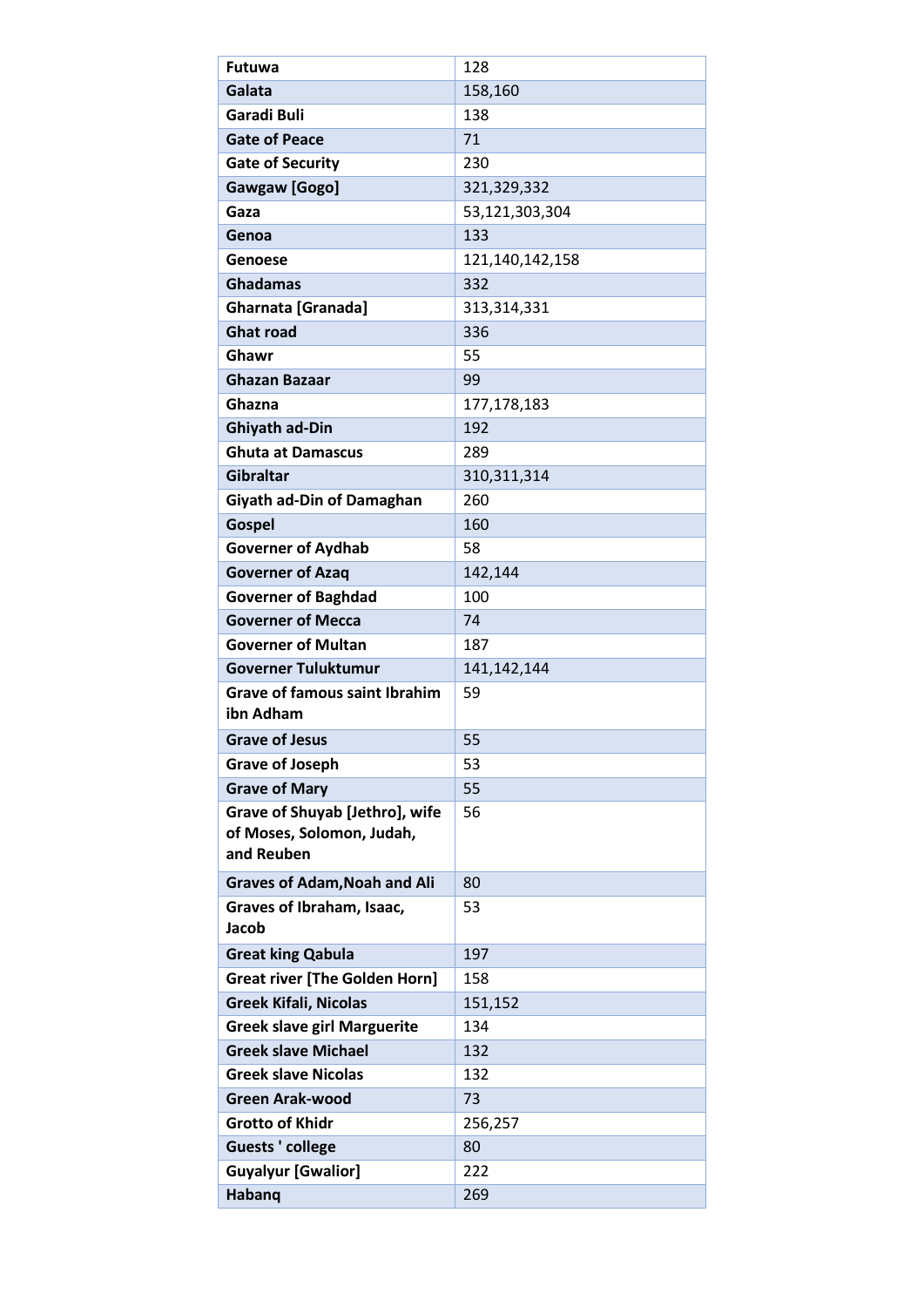| Haft fush, means seven metals                            | 193                     |
|----------------------------------------------------------|-------------------------|
| <b>Haggar</b>                                            | 336                     |
| Hajar, now al-Hasa                                       | 120                     |
| Hajj Tarkhan [Astrakhan]                                 | 149,163                 |
| Hali, a town inhabited by two<br><b>Arab towns</b>       | 105                     |
| Hansi                                                    | 191                     |
| Harba                                                    | 100                     |
| Haryab, an infidel sultan                                | 228                     |
| Hasan al-jarani                                          | 83                      |
| Hasik, inhabited by Arab<br>fishermen                    | 113                     |
| <b>Hazar Ustun</b>                                       | 196,203                 |
| <b>Head of al-Husayn</b>                                 | 50                      |
| <b>Hebron</b>                                            | 121,303                 |
| Hempen rope                                              | 215                     |
| <b>Herat</b>                                             | 173, 174, 184, 212, 92  |
| <b>Hijaz</b>                                             | 50,100                  |
| Hilal, a slave boy                                       | 234                     |
| Hili                                                     | 232                     |
| <b>Hill with the Hole</b>                                | 77                      |
| Hilla                                                    | 96,97,301               |
| <b>Hills of Red Rock</b>                                 | 71                      |
| Hims, Hamah, Ma'arra and<br><b>Sarmin</b>                | 303                     |
| Hinawr [Honavar, Onore]                                  | 228, 229, 237, 238, 263 |
| Hindukush mountain, means<br>"Slayer of Indian"          | 176,177                 |
| Hit, Haditha and Ana                                     | 301                     |
| Holy Sepulchre, church                                   | 157,161                 |
| Holy war                                                 | 237                     |
| Hormuz, also called Mughistan                            | 116, 117, 118, 199, 301 |
| <b>House of Marin</b>                                    | 304                     |
| Humaythira                                               | 51                      |
| Husayn, son of Sultan Ghiyath<br>ad-Din al-Ghuri         | 173,174                 |
| Hyena                                                    | 51                      |
| <b>Ibadite sect</b>                                      | 320                     |
| Ibn Badda, a worthy man                                  | 318                     |
| Ibn e Kanz ad-Din, sultan of<br><b>Dunqula</b>           | 321                     |
| Ibn Jubayr                                               | 62                      |
| Ibn Qalam Shah                                           | 128                     |
| Ibn Qariat of Tangier and his<br><b>Brother Muhammad</b> | 305                     |
| Ibn Sayyid an-Nas                                        | 42                      |
| Ibrahim                                                  | 227                     |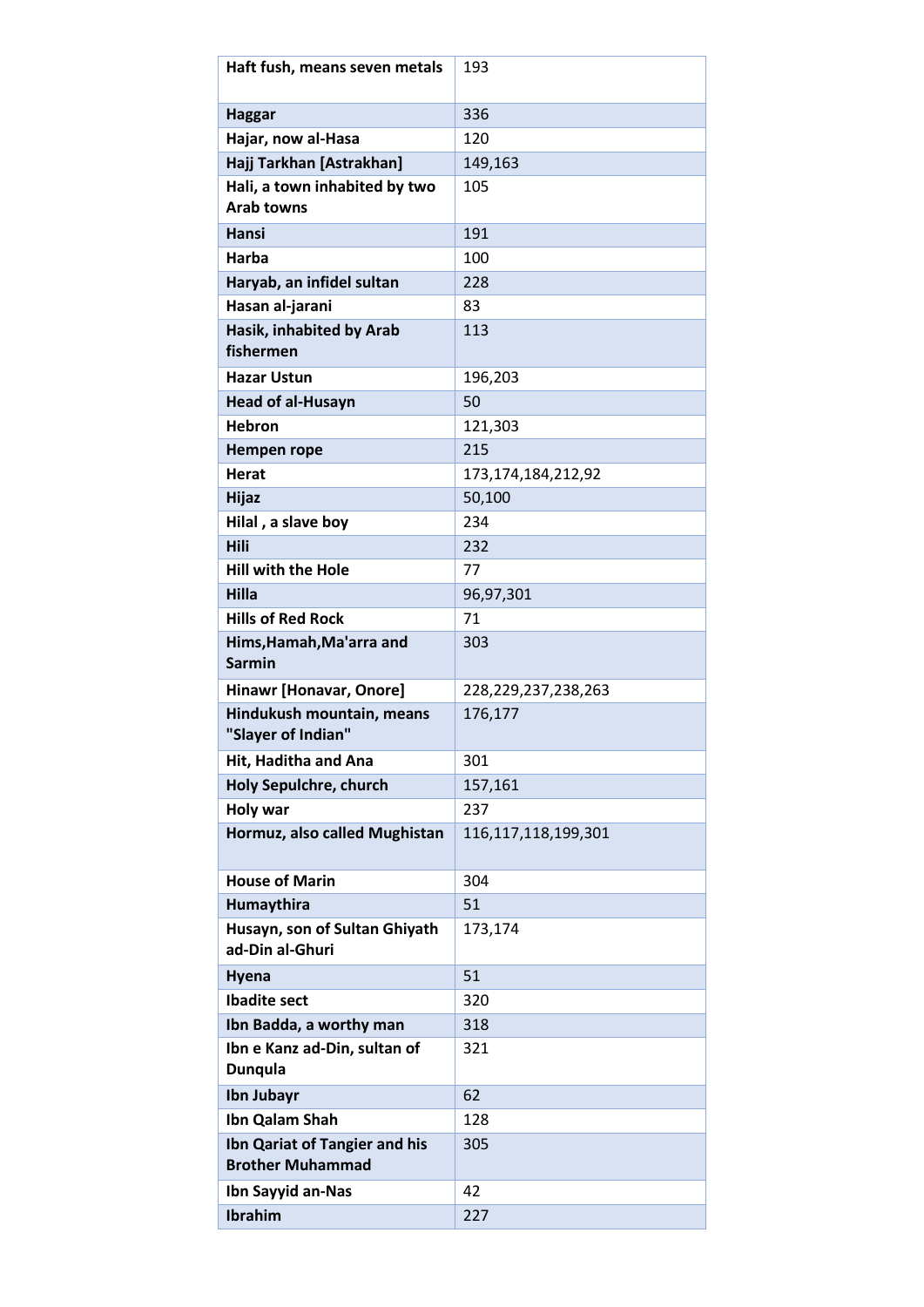| <b>Ibrahim Bek, son of Sulayman</b>                    | 139                                                                 |
|--------------------------------------------------------|---------------------------------------------------------------------|
| Padshah                                                |                                                                     |
| <b>Idolatary (Buddhism)</b>                            | 94                                                                  |
| <b>Idris, king of Barnu</b>                            | 334                                                                 |
| Imam al-Mahdi                                          | 60                                                                  |
| Imam Kamal ad-Din, called<br>"the Cave Man"            | 194,210                                                             |
| <b>India</b>                                           | 44,45,46,50,81,83,85,91,93,95,10<br>7,129,156,167,168,169,170,171,1 |
|                                                        | 74,178,181,183,188,192,201,203,<br>205,226,227,233,240,241,281      |
| Indian ocean                                           | 227,241                                                             |
| <b>Inhabitants of Mecca</b>                            | 73                                                                  |
| Intention of making pilgrimage                         | 41                                                                  |
| of Holy House at mecca n<br><b>Tomb of The Prophet</b> |                                                                     |
| Iraq                                                   | 46,52,59,76,79,80,82,84,91,98,10                                    |
|                                                        | 2,128,157,164,170,171,117,119,3<br>02,                              |
| Iraq al-Ajam                                           | 86,89                                                               |
| Iraq al-Arab                                           | 86                                                                  |
| Irar, kind of date                                     | 315                                                                 |
| <b>Isfahan</b>                                         | 89,280,301                                                          |
| Ishan arabi                                            | 135                                                                 |
| <b>Island of Bayram</b>                                | 228                                                                 |
| <b>Island of Ceylon</b>                                | 93,94                                                               |
| <b>Island of Hormuz</b>                                | 199                                                                 |
| <b>Island of Jawa [Sumatra]</b>                        | 271                                                                 |
| <b>Island of Mahal</b>                                 | 264                                                                 |
| <b>Island of Muluk</b>                                 | 251                                                                 |
| <b>Island of Sandabur</b>                              | 228                                                                 |
| <b>Island of Sardaniya [Sardinia]</b>                  | 305                                                                 |
| <b>Island of Saylan [ceylon]</b>                       | 252,255                                                             |
| <b>Istafili</b><br><b>Istambul</b>                     | 152                                                                 |
| Itil [volga]                                           | 158,160<br>149,163,166                                              |
| <b>Iwalatan</b> [Walata]                               | 316, 317, 318, 319, 320, 000                                        |
| Izar, Berber                                           | 334                                                                 |
| <b>Jabala</b>                                          | 121                                                                 |
| Jahan Panah                                            | 192                                                                 |
| Jalal ad-Din al-Kiji                                   | 186                                                                 |
| <b>Jalal ad-Din of Shiraz</b>                          | 292                                                                 |
| <b>Jalal ad-Din of Tabriz</b>                          | 266,267,268                                                         |
| Jalasti                                                | 258                                                                 |
| Jalba, a boat                                          | 104                                                                 |
| Jam, a town                                            | 174                                                                 |
| Jamada                                                 | 208,210                                                             |
| Jamal ad-Din                                           | 237, 242, 243, 246, 247, 263, 264                                   |
| Jamkan, district in Shiraz                             | 91                                                                  |
| Janadil [Cataracts]                                    | 321                                                                 |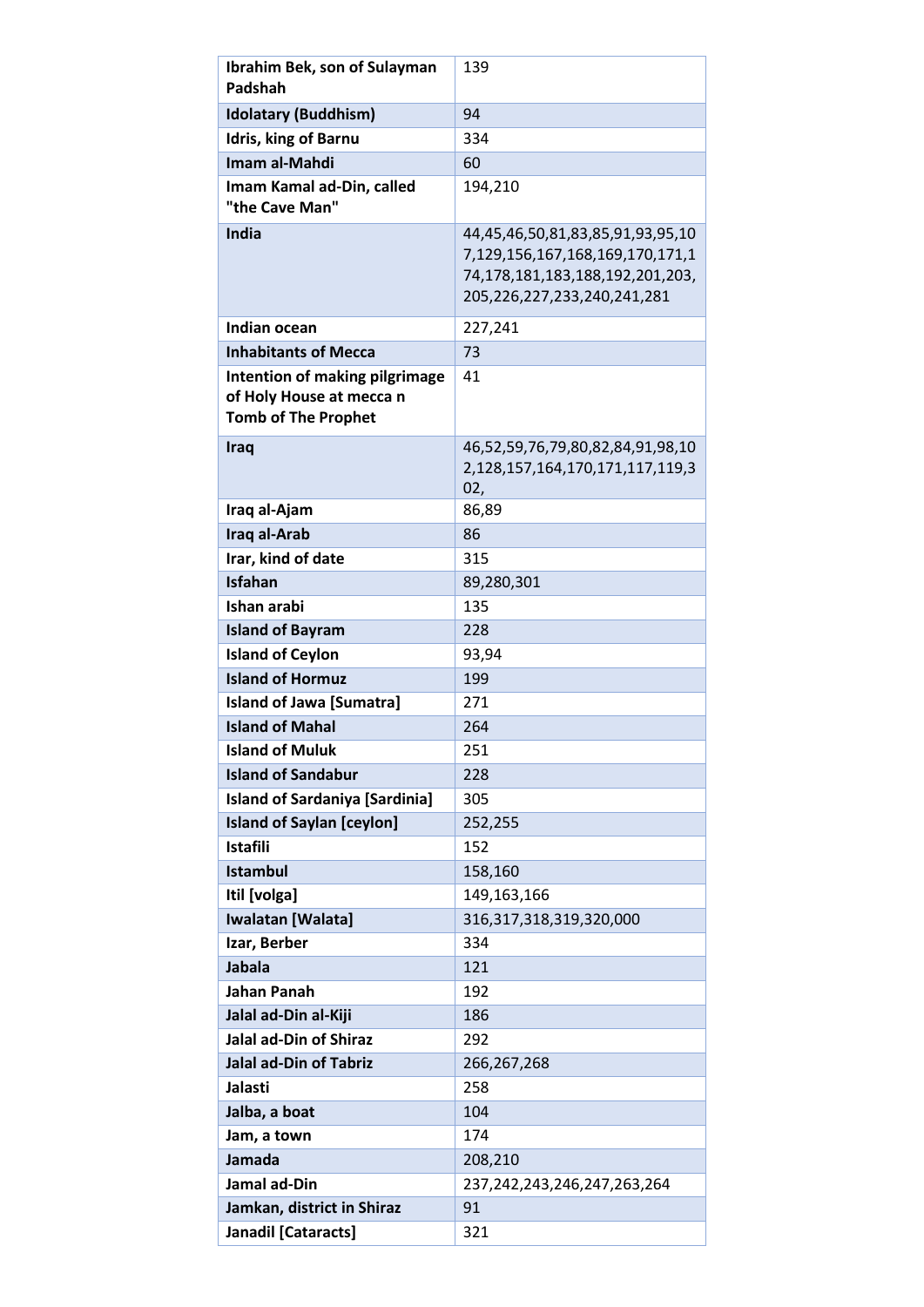| Janani, at the bank of river of<br><b>Sind</b>    | 183                                         |
|---------------------------------------------------|---------------------------------------------|
| Jarawan                                           | 116                                         |
| Jarmiyan [Kermian] a brigand                      | 126                                         |
| Jawa [Sumatra]                                    | 269,270,271,274,300                         |
| Jawjawa                                           | 334                                         |
| Jayhun [Oxus]                                     | 166                                         |
| Jayrun door, the Door of the                      | 63,64                                       |
| <b>Hours</b>                                      |                                             |
| Jazirat ibn Omar, jazirah<br>[island]             | 101                                         |
| <b>Jebel Tariq [ The Mount of</b><br>Tariq]       | 310                                         |
| Jerba                                             | 304,305                                     |
| Jerusalem                                         | 53,54,55,65,162,303,304,121,157<br>,161,162 |
| Jewelled tiara of Gold                            | 196,212,214                                 |
| Jews                                              | 123                                         |
| <b>Jews came with Books of The</b><br>Law         | 66                                          |
| Jews gate                                         | 291                                         |
| Jirjis [George], son of Emperor                   | 156                                         |
| Jizya                                             | 212                                         |
| <b>Joyous Heart (Dilshad)</b>                     | 219                                         |
| Juban's Daughter, called<br><b>Baghdad khatun</b> | 98,99                                       |
| Judda [Jedda]                                     | 104, 105, 121, 304                          |
| <b>Jugis</b>                                      | 224                                         |
| Juhfa                                             | 72                                          |
| Jungle of reeds                                   | 83                                          |
| Junk broken into pieces                           | 235                                         |
| Jurfattan [Cannanore]                             | 232                                         |
| Jurjur, a cereal                                  | 105                                         |
| <b>Kabara</b>                                     | 320                                         |
| <b>Kabul</b>                                      | 178                                         |
| Kafa                                              | 140                                         |
| Kaftar, a woman who eats<br>heart of a man        | 223                                         |
| <b>Kahir</b>                                      | 335                                         |
| Kajarra                                           | 224                                         |
| Kalanbu [colombo]                                 | 258                                         |
| <b>Kamaru mountains</b>                           | 269                                         |
| <b>Kannalus</b>                                   | 243,244,264                                 |
| <b>Karak</b>                                      | 61,69,70                                    |
| <b>Karak Nuh</b>                                  | 57                                          |
| <b>Karbala</b>                                    | 97,168                                      |
| <b>Karduli</b>                                    | 239                                         |
| Karmash                                           | 178                                         |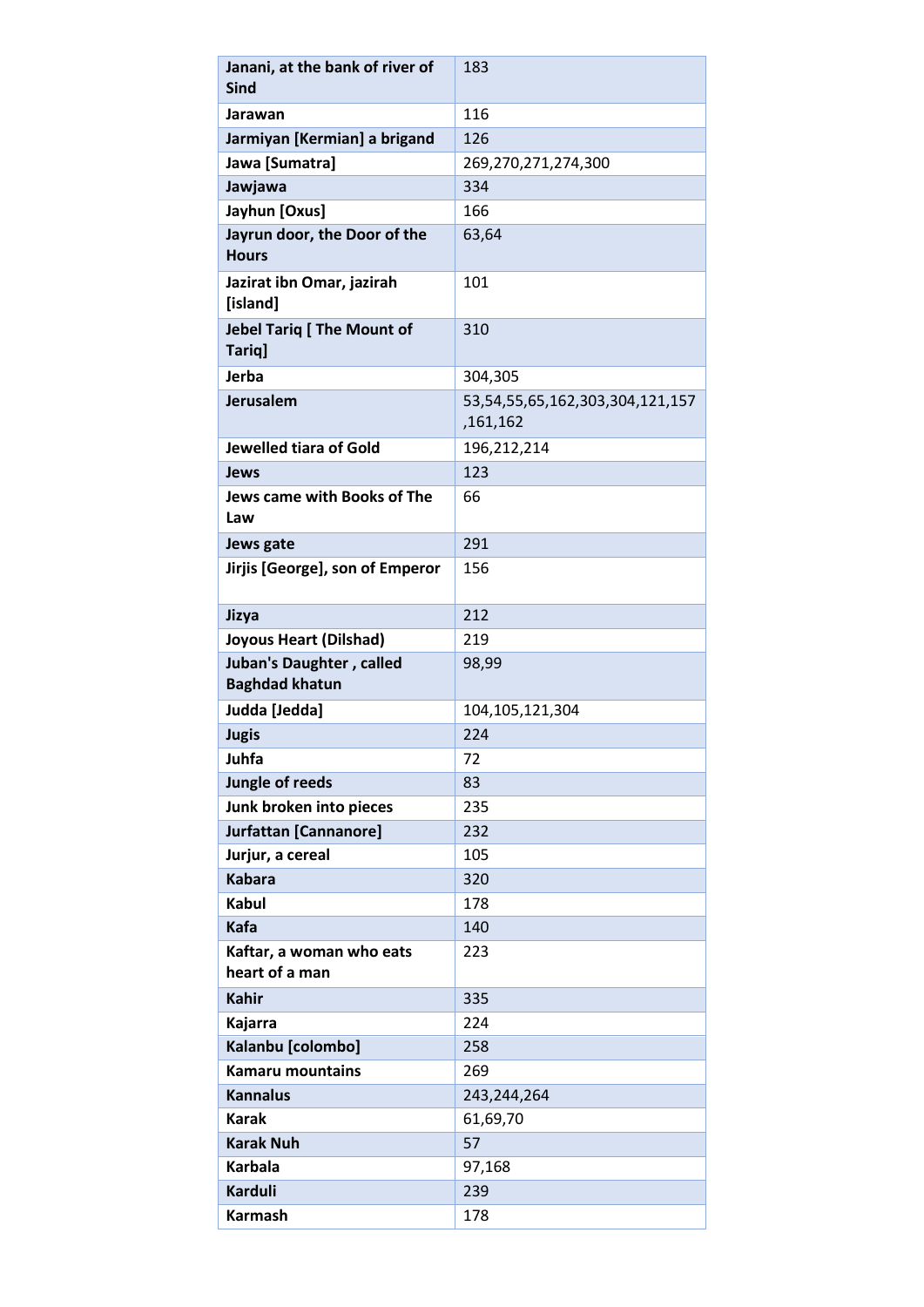| <b>Karsakhu</b>                        | 320,321                       |
|----------------------------------------|-------------------------------|
| Karsh [Kerch]                          | 140                           |
| <b>Karzi</b>                           | 301                           |
| Kat, a town                            | 169                           |
| <b>Kataka</b>                          | 225                           |
| Katris [Kshatriyas]                    | 226                           |
| <b>Kawa</b>                            | 227                           |
| Kawiya [Gheiva]                        | 135                           |
| Kawlam [Quilon, in                     | 44,108,229,236,300            |
| <b>Travancore]</b>                     |                               |
| Kawrastan                              | 118,301                       |
| Kaylukari                              | 277                           |
| Kaynuk [Kevnik]                        | 136                           |
| <b>Kazarun</b>                         | 95,199                        |
| Kebek, sultan of Turkestan             | 58                            |
| Khadija, a woman ruler                 | 242                           |
| <b>Khan Baliq [Peking]</b>             | 280,285,295,296,297           |
| khan, a hostelry                       | 52                            |
| Khaniqu                                | 296                           |
| Khanqahs, [convents]                   | 49,64                         |
| Khansa [Hang-chow-fu]                  | 267,285,291,292,295,297       |
| <b>Khargah</b>                         | 131                           |
| khatun Bayalun, daughter of            | 146, 147, 149, 150, 167       |
| <b>Emperor of constantinople</b>       |                               |
| <b>Khatun Kebek</b>                    | 146,147                       |
| khatun Taytughli                       | 146,147                       |
| khatun Urduja                          | 146                           |
| Khidr Bek (sultan of                   | 125                           |
| Anatoliya), son of Yunus Bek           |                               |
| Khidr, a fellow-passenger              | 114                           |
| Khita [Cathay]                         | 295                           |
| Khudawand Zadah, qadi of               | 188                           |
| <b>Tirmidh</b>                         |                               |
| <b>Khulays</b>                         | 76                            |
| Khund Alam [" Master of the<br>World"] | 188                           |
| Khunjubal                              | 118,119,301                   |
| <b>Khurasan</b>                        | 76,98,173,175,181,265,314,337 |
| <b>Khusraw Abad</b>                    | 186                           |
| Khwaja Bohra                           | 227                           |
| Khwaja LuLu, a great slave             | 99                            |
| <b>Khwarizm</b>                        | 165, 166, 168, 169, 170       |
| <b>Kifali Qaras</b>                    | 153                           |
| Kinbayat [Cambay]                      | 108,226                       |
| <b>Kinds of Chinese Vessels</b>        | 233                           |
| <b>King George</b>                     | 160,161                       |
| <b>King of Ceylon</b>                  | 263                           |
| <b>King of China</b>                   | 211,212,237,277,281           |
| <b>King of Constantinople</b>          | 158                           |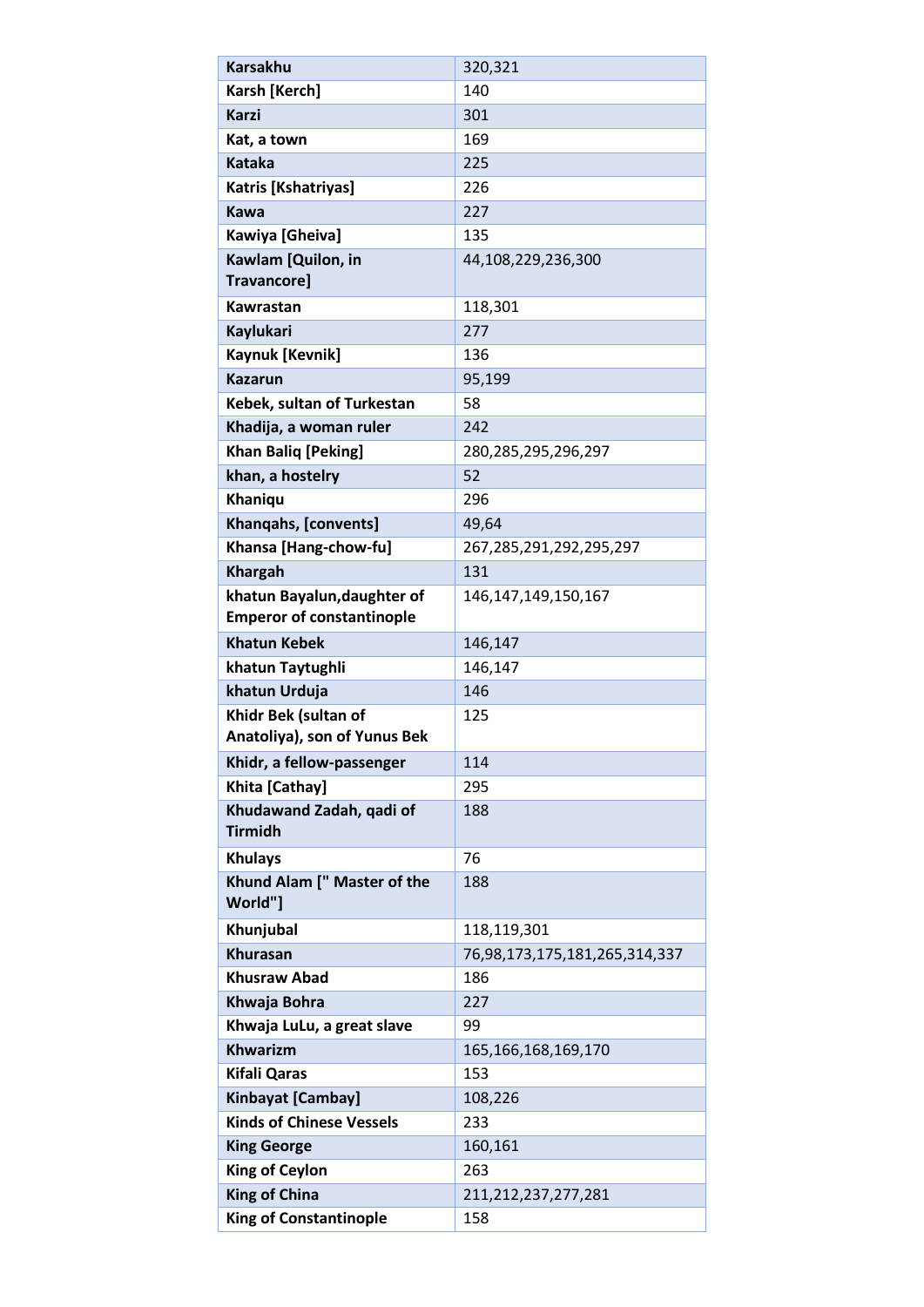| <b>King of Heart</b>                                           | 98                                                |
|----------------------------------------------------------------|---------------------------------------------------|
| <b>King of Hormuz</b>                                          | 200                                               |
| <b>King of India</b>                                           | 81,82,182,184,227,228,250,266,2<br>86,295,296,306 |
| king of Iraq                                                   | 129,130                                           |
| <b>King of Malli</b>                                           | 320                                               |
| king of Sijistan                                               | 174                                               |
| king Sabih                                                     | 209                                               |
| <b>King Saladin</b>                                            | 54                                                |
| <b>King Sunbul</b>                                             | 234                                               |
| <b>Kingdom of Malli</b>                                        | 321                                               |
| Kohl                                                           | 73                                                |
| <b>Kubar</b>                                                   | 334                                               |
| <b>Kufa</b>                                                    | 78,95,97                                          |
| Kuh Sulayman [Solomon]                                         | 178                                               |
| Kul [Koel, Aligarh]                                            | 213,220,221                                       |
| Kulwa [Kilwa, Quiloa] town in<br>the land of Zang              | 110                                               |
| Kumush [Gumush Khannah]                                        | 130                                               |
| Kunja-Kari                                                     | 236                                               |
| <b>Kurds</b>                                                   | 87                                                |
| <b>Kusay</b>                                                   | 191                                               |
| Kuwayl, sultan of Jurfattan,<br><b>Dhafattan and budfattan</b> | 232                                               |
| Kuwayl's grandfather                                           | 232                                               |
| Ladhiq [Denizli]                                               | 126,127                                           |
| Ladhiqiya [Latakia]                                            | 55,60,61,121                                      |
| <b>Lahari in Sind</b>                                          | 184,185                                           |
| Lake of monkeys                                                | 255                                               |
| <b>Lake of Rubies</b>                                          | 254                                               |
| Laknawti                                                       | 265,266,269                                       |
| <b>Land of China</b>                                           | 279,280                                           |
| Land of India                                                  | 278                                               |
| <b>Land of Najd</b>                                            | 77                                                |
| Land of Sis [little Armenia]                                   | 59                                                |
| Lar                                                            | 118,119,301                                       |
| Laranda [Karaman]                                              | 129                                               |
| Laws against thieves and<br>profligates                        | 236                                               |
| Lawza                                                          | 78                                                |
| <b>Light house</b>                                             | 44                                                |
| <b>Limis</b>                                                   | 321                                               |
| <b>Little Damascus</b>                                         | 175                                               |
| Lot's lake [the dead sea]                                      | 53                                                |
| Lukham, a fish like a dog fish                                 | 113                                               |
| Lula                                                           | 231                                               |
| Lur                                                            | 296                                               |
| Lurs                                                           | 86,301                                            |
| Luxor                                                          | 51                                                |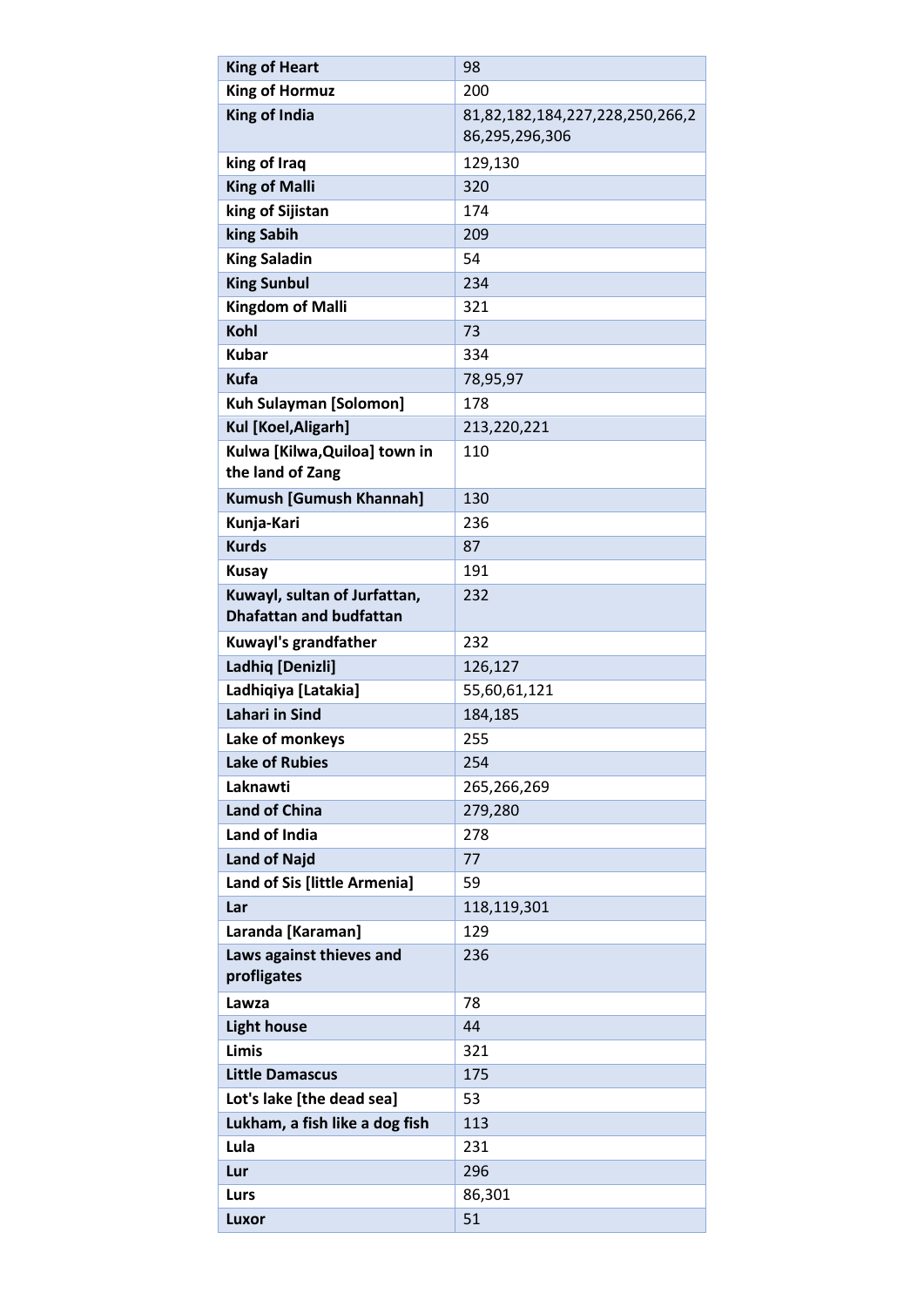| Ma'an                                                        | 70                                      |
|--------------------------------------------------------------|-----------------------------------------|
| <b>Mabar [Coromandel]</b>                                    | 208,210,244,245,250,253,258,25          |
|                                                              | 9                                       |
| Man slaying himself for the<br>love of sultan                | 275                                     |
| <b>Madina</b>                                                | 71,72,120                               |
| Maghnisiya [magnesia now<br><b>Manisal</b>                   | 133                                     |
| <b>Maghrabin</b>                                             | 332,333                                 |
| <b>Maghrib</b>                                               | 306,307                                 |
| <b>Mahal</b>                                                 | 243,244,252                             |
| <b>Mahalla</b>                                               | 145,146,149                             |
| <b>Mahalla of Sultan Abu said</b>                            | 99                                      |
| <b>Mahout</b>                                                | 197                                     |
| <b>Majar</b>                                                 | 144,145                                 |
| Majul                                                        | 86,87                                   |
| <b>Malabar Indians custom</b>                                | 319                                     |
| Malaqa                                                       | 311, 312, 313, 314                      |
| <b>Malawa, tribe of Hindus</b>                               | 221                                     |
| <b>Maldive island</b>                                        | 113,229,232,240,260,264,271             |
| Malik Warna, cousin of king                                  | 174                                     |
| <b>Husayn</b>                                                |                                         |
| Malli                                                        | 316,318,319,321,324,326,329,33<br>2,333 |
| <b>Malli and Gawgaw</b>                                      | 241                                     |
| Malwa                                                        | 224                                     |
| <b>Mama track and Baba track</b>                             | 256                                     |
| <b>Mamluk</b>                                                | 58,59,70,123,297                        |
| <b>Mamluk Salar</b>                                          | 70                                      |
| <b>Manar Mandali [Minneri-</b><br>Mandel]                    | 253                                     |
| <b>Manarat al gurun [The</b><br><b>Minaret of the Horns]</b> | 79                                      |
| Manfalut, Asyut, Ikhmim                                      | 51                                      |
| <b>Mangonels</b>                                             | 238                                     |
| <b>Manjarur [Mangalore]</b>                                  | 231,232,238                             |
| <b>Mansa Magha</b>                                           | 327                                     |
| Mansa Sulayman                                               | 322,323,327,330,325                     |
| Mansha ju, Mushrif                                           | 318                                     |
| <b>Manurt</b>                                                | 227                                     |
| <b>Maqdashaw [Mogdishu]</b>                                  | 108,110,245                             |
| Marbala [Marbella]                                           | 311,312                                 |
| <b>Marh</b>                                                  | 221                                     |
| <b>Marhata [Marathas]</b>                                    | 225,226                                 |
| <b>Maristan [hospital]</b>                                   | 48                                      |
| <b>Marrakush</b>                                             | 314,315                                 |
| marriage contract                                            | 57                                      |
| <b>Marriage of Sultana Khadija</b>                           | 264                                     |
| <b>Married to Sultana's mother-</b><br>in-law                | 247                                     |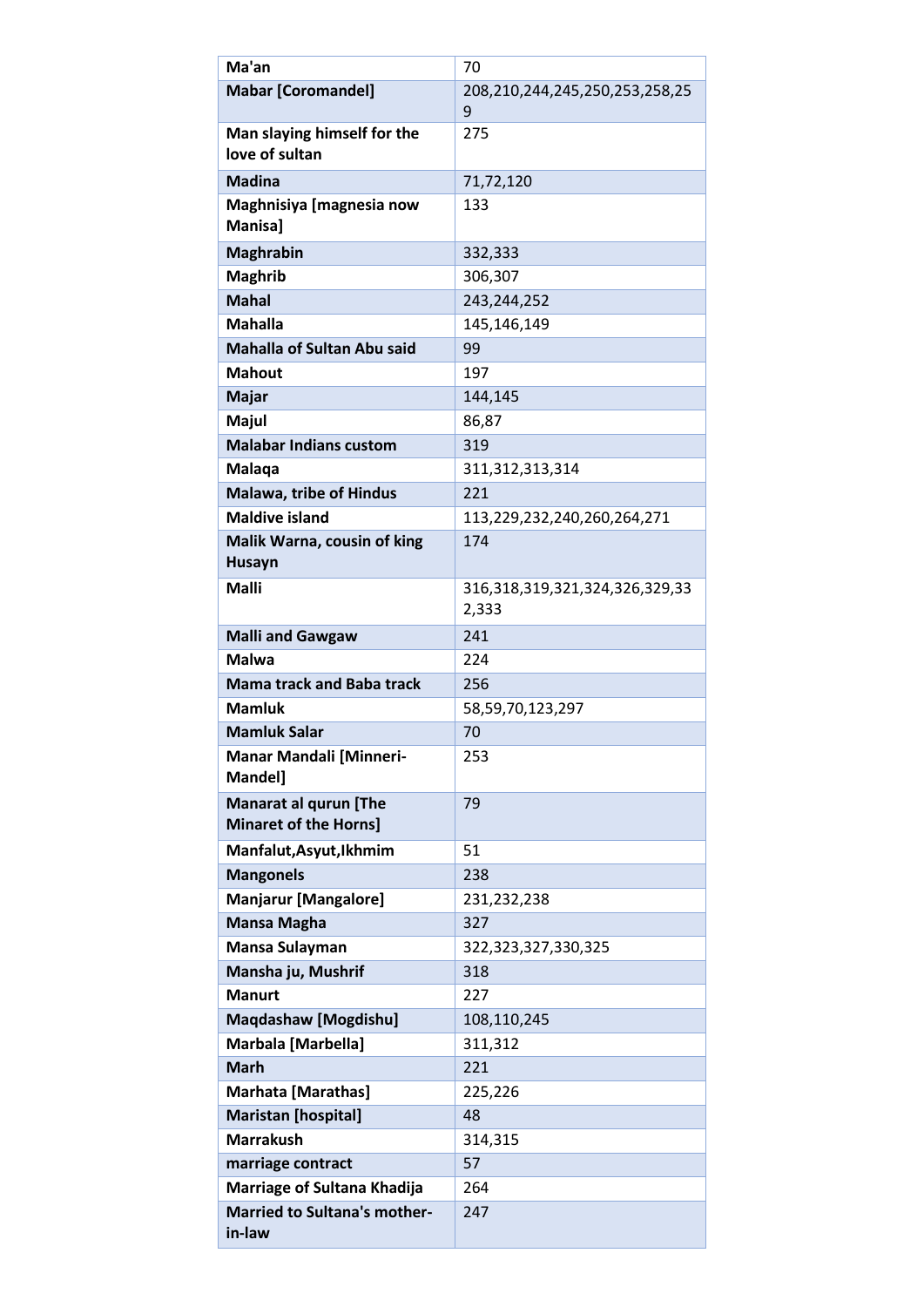| <b>Martalmin, master of Genoese</b>                    | 121                     |
|--------------------------------------------------------|-------------------------|
| <b>Mascat</b>                                          | 301                     |
| Mash-had Ali at Najaf                                  | 79,301                  |
| <b>Mashhad ar-Rida [Meshhed]</b>                       | 175                     |
| <b>Masira</b>                                          | 113,114                 |
| Maslama Ibn Abd al-Malik, a<br>fortress                | 152                     |
| <b>Massufa</b>                                         | 231,315,317,318,320,331 |
| <b>Masud Abad</b>                                      | 191,192                 |
| <b>Masud Khan</b>                                      | 201,202                 |
| <b>Matamore</b>                                        | 222,226                 |
| <b>Mathnawi</b>                                        | 129                     |
| <b>Mausoleum of Sultan Qalaun</b>                      | 48                      |
| <b>Mawlana Badr ad-Din</b>                             | 205                     |
| <b>Mawri</b>                                           | 221                     |
| Mecca                                                  | 72,120                  |
| <b>Meharis [drome-daries]</b>                          | 52                      |
| <b>Merv</b>                                            | 173                     |
| Michael, LuLu(pearl)                                   | 150                     |
| <b>Miknasa [Mequinez]</b>                              | 302                     |
| Mila's                                                 | 127,                    |
| <b>Mima</b>                                            | 329,331                 |
| <b>Mina</b>                                            | 103,123                 |
| <b>Miracles</b>                                        | 80,175,176              |
| <b>Mithqal</b>                                         | 233,316,317,324,327,334 |
| Mitija to the mountain of Oaks<br>[Jurjura]            | 42                      |
| <b>Mongols</b>                                         | 164                     |
| <b>Monks and christians</b>                            | 61                      |
| <b>Moroccan dinars</b>                                 | 199,204,265             |
| <b>Morocco</b>                                         | 301,302,318             |
| Mosque al-Aqsa                                         | 54                      |
| <b>Mosque of Ali</b>                                   | 84,85                   |
| <b>Mosque of Amr</b>                                   | 48                      |
| <b>Mosque of Dhul-Hulayfa</b>                          | 72                      |
| <b>Mosque of Kutubiyin [The</b><br><b>Bookseller]</b>  | 314                     |
| <b>Mosque of Omar</b>                                  | 55                      |
| Mosque of Shaykh Othman of<br>Shiraz, known as Shawush | 254                     |
| Mosque of the Footprints (al-<br>Aqdam)                | 65,66,67,78,257,303     |
| <b>Mosque of the Prophets</b>                          | 56                      |
| <b>Mosul</b>                                           | 102,176                 |
| Mount Judi, on which Noah's<br>vessel came to rest     | 101                     |
| <b>Mount of Conquest [Gibraltar]</b>                   | 309                     |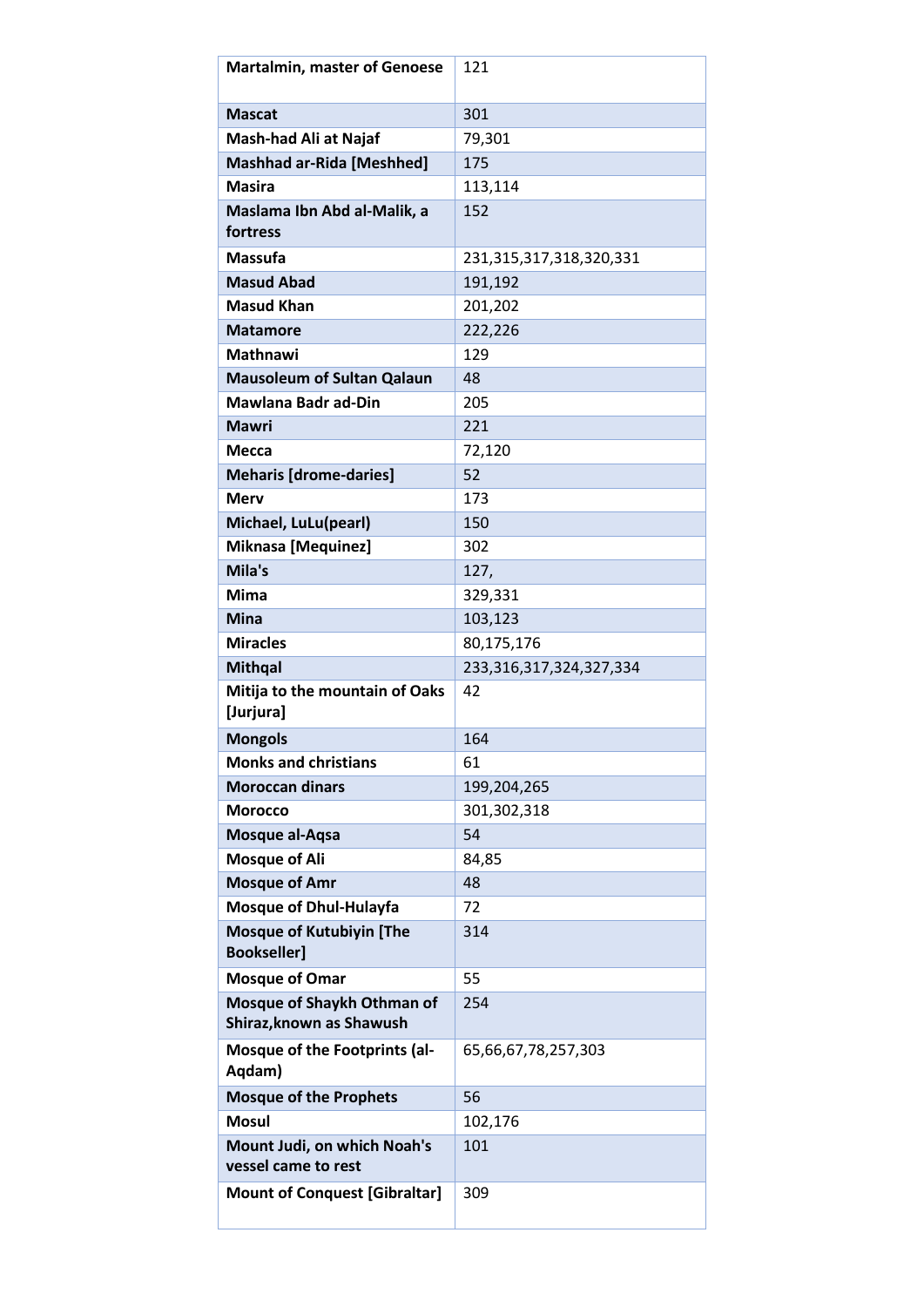| <b>Mountain of al-Aqra</b>                        | 61                                  |
|---------------------------------------------------|-------------------------------------|
| <b>Mountain of Sarandib [Adam's</b>               | 93,252,256                          |
| Peak]                                             |                                     |
| <b>Mountains of Apes</b>                          | 280                                 |
| <b>Mountains of Kamaru</b>                        | 266                                 |
| <b>Mountains of Lubnan</b>                        | 61                                  |
| [Lebanon]                                         |                                     |
| <b>Mudrik ibn Faqqus</b>                          | 327                                 |
| <b>Mughla</b>                                     | 127                                 |
| <b>Muhammad al- Mahrawi</b>                       | 176                                 |
| Muhammad ibn al-Faqih                             | 322,323                             |
| <b>Muhammad Ibn Juzayy</b>                        | 39,66,67                            |
| <b>Muhammad Shah</b><br><b>Muhammad the Naked</b> | 192<br>221                          |
|                                                   | 243                                 |
| Muhammad, belonging to<br><b>Dhafar</b>           |                                     |
| Muhammad, the son of al-<br>Hasan al-Askari       | 97                                  |
|                                                   |                                     |
| <b>Muhammadan merchant</b>                        | 284                                 |
| Muhammadan sultan                                 | 226,268                             |
| Muhammadan town                                   | 288                                 |
| Muhanna b.Isa                                     | 78                                  |
| Muhyi ad-Din                                      | 130,132                             |
| <b>Mulaybar [Malabar]</b><br><b>Muli</b>          | 229,230,231,235,236,245<br>321      |
|                                                   |                                     |
| Mul-Jawa<br><b>Multan</b>                         | 274                                 |
| <b>Muluk</b>                                      | 143, 181, 182, 186, 187, 188<br>252 |
| <b>Munsa Musa</b>                                 | 327,330                             |
| <b>Munyat Ibn Khasib [Minia]</b>                  | 51                                  |
| Musa al-Wanjarati [The                            | 325                                 |
| Mandingo]                                         |                                     |
| <b>Musa ibn Nusayr</b>                            | 310                                 |
| <b>Mutanfas, European fabrics</b>                 | 324                                 |
| Mutra [Madura]                                    | 261,262                             |
| Muturni [Mudurlu]                                 | 136,137                             |
| <b>Muzaffariya College</b>                        | 74                                  |
| <b>Nadhurbar [Nandurbar]</b>                      | 226                                 |
| Nadruma road                                      | 305                                 |
| Nakda [Nigda]                                     | 129                                 |
| Nakhshab [Qarshi]                                 | 170                                 |
| Naqib al-Ashraf                                   | 80,81                               |
| <b>Nasir ad-Din</b>                               | 207,208,265                         |
| Na'us                                             | 297,298                             |
| <b>Naysabur [Nishapur]</b>                        | 173,175,176                         |
| <b>Nazwa</b>                                      | 116                                 |
| <b>Negro</b>                                      | 108, 317, 321, 325, 327             |
| <b>Negroes</b>                                    | 83,241,315,316,322                  |
| <b>Negroland</b>                                  | 134,290,298,315,332                 |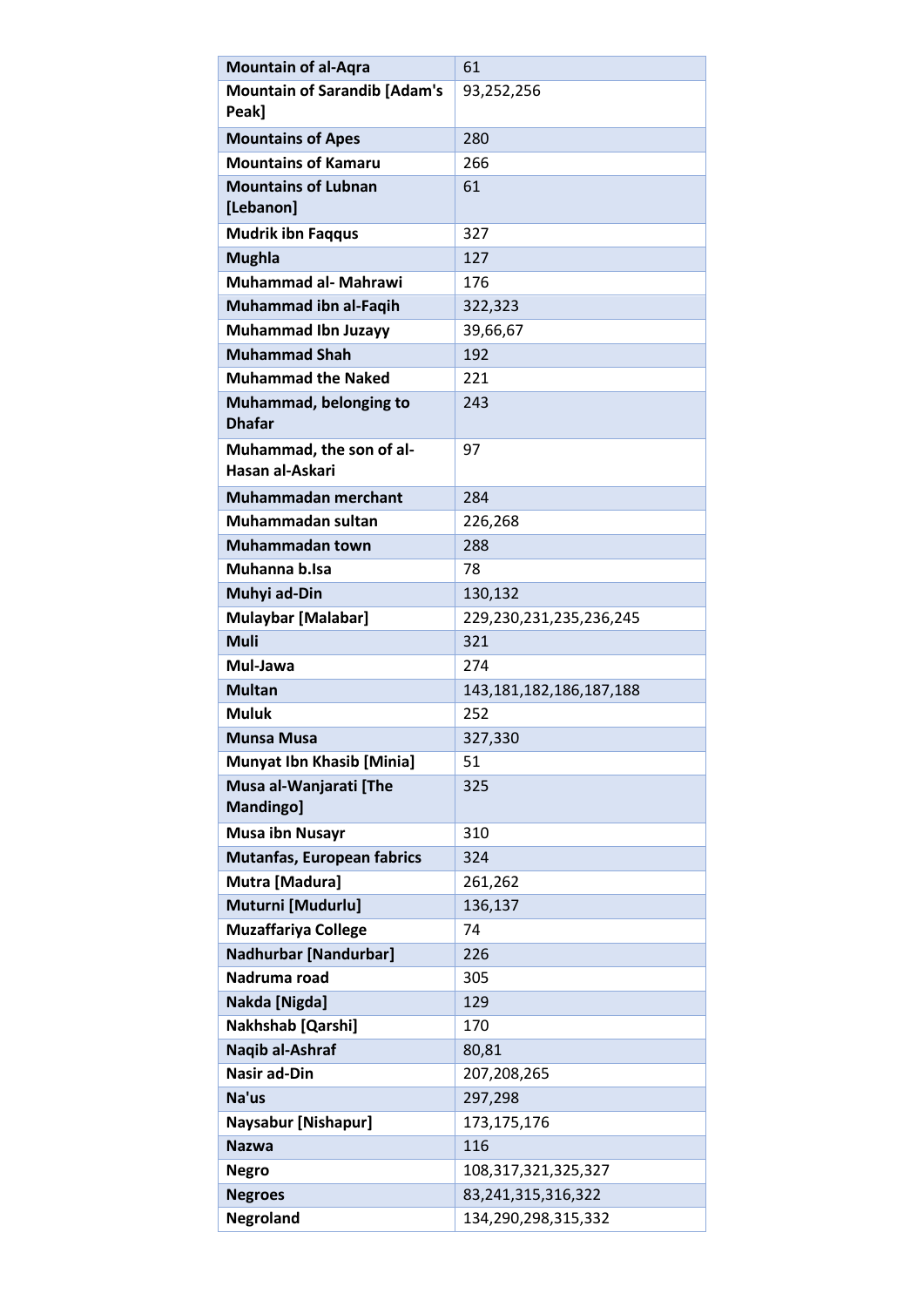| <b>Nile</b>                               | 47,48,50,51,52,121,269,320,321, |
|-------------------------------------------|---------------------------------|
|                                           | 329,331,332                     |
| Nizam ad-Din Mawlana                      | 173,174                         |
| <b>North Africans</b>                     | 67                              |
| <b>Northwest Africa</b>                   | 112                             |
| Nour ad-Din as-Sakhawi, Imam              | 302                             |
| and shaykh of Malikites                   |                                 |
|                                           |                                 |
| <b>Nuba [Nubians]</b>                     | 147,321                         |
| <b>Nullah</b>                             | 214                             |
| <b>Nur ad-Din</b>                         | 58,68                           |
| Nur ad-Din Sakhawi                        | 68                              |
| <b>Nusayris</b>                           | 59,60                           |
| Oman                                      | 113,116,144,301                 |
| Omar, son of the sultan of                | 133                             |
| Aydin                                     |                                 |
| Ordu, mahalla                             | 145                             |
| Orkhan Bek, sultan of bursa               | 134,136                         |
| Orphan children<br><b>Orthodox Sunnis</b> | 73,287<br>122                   |
| <b>Othman Chuk, Father of</b>             | 134                             |
| <b>Orkhan Bek</b>                         |                                 |
| <b>Othman Ibn Affan of Egypt</b>          | 291,292                         |
| <b>Othmani Plums of Damascus</b>          | 280                             |
| Othmaniya                                 | 292                             |
| <b>Outpost of al-Uqab [The Eagle]</b>     | 314                             |
|                                           |                                 |
| Oxus                                      | 146,170,173                     |
| Palam                                     | 192                             |
| Palanquin                                 | 230,253,260                     |
| Panj Ab [Indus] means "the                | 179                             |
| fiveRivers"                               |                                 |
| Parwan                                    | 177,222,224                     |
| Pashay                                    | 177,296                         |
| <b>Pearls</b>                             | 119,120,212                     |
| <b>Perfume</b>                            | 73,74,80,101,190                |
| Persia                                    | 80,167                          |
| Pharaoh, the tyrant                       | 48                              |
| <b>Pilgrim Wuchin</b>                     | 332                             |
| <b>Pillar of Columns</b>                  | 44                              |
| Plaque had broken out at                  | 303                             |
| Ghaza                                     |                                 |
| Poll-tax                                  | 212,272,236                     |
| <b>Pool of Khulays</b>                    | 72                              |
| <b>Pool of Ziza</b>                       | 69                              |
| Pope                                      | 159,158                         |
| <b>Port of Calicut</b>                    | 232,233,234                     |
| Port of Kaylukari                         | 277                             |
| <b>Port of Malabar</b>                    | 108                             |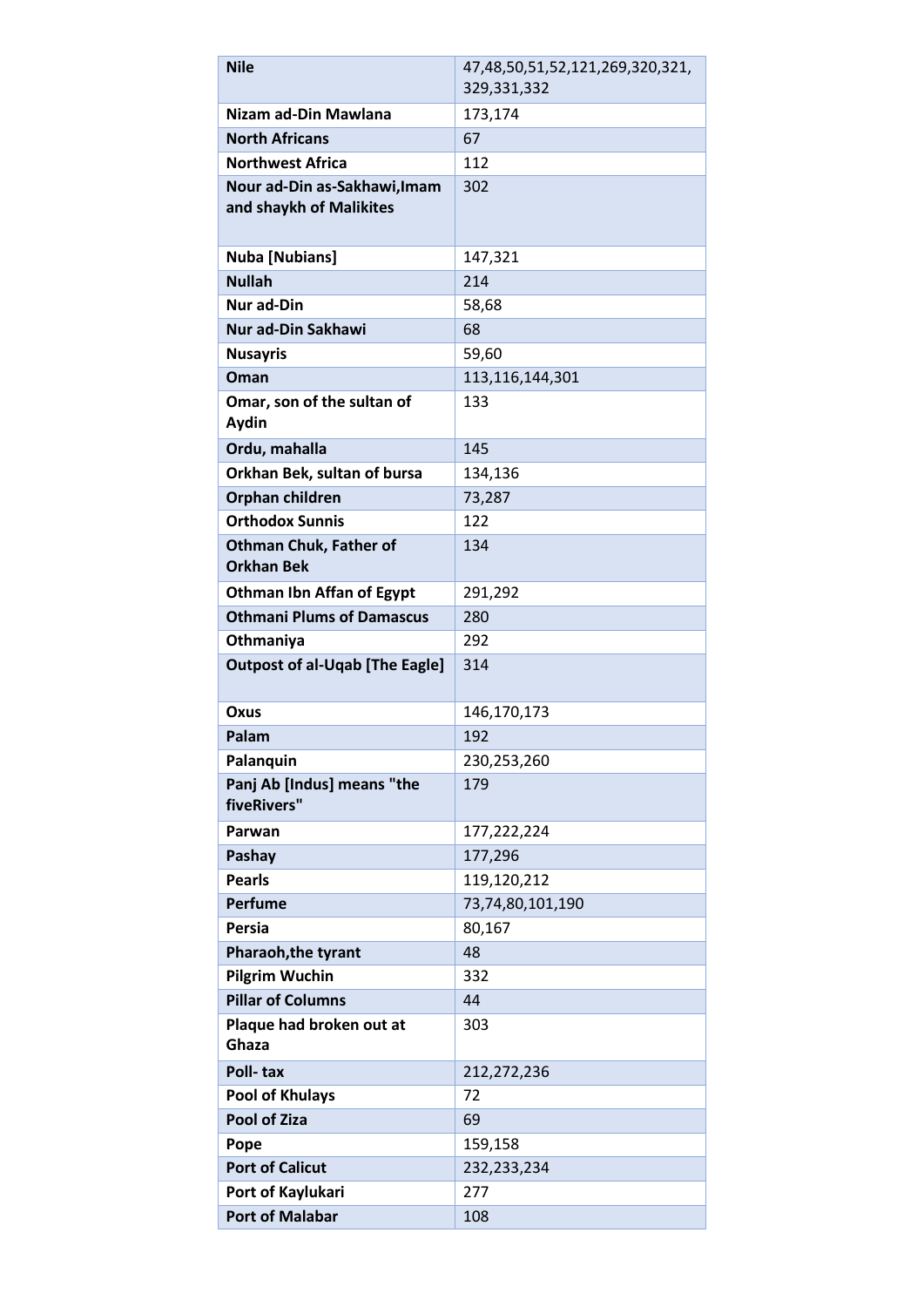| Port of Qaqula                     | 274                            |
|------------------------------------|--------------------------------|
| Port of the infidels [Genoese]     | 44                             |
| at Sudaq                           |                                |
| Port of Zaytun                     | 44,285                         |
| Ports of                           | 301                            |
| Qurayyat, Shabba, Kalba and        |                                |
| Qalhat                             |                                |
| Prediction of Shaykh Jalal ad-     | 268                            |
| Din                                |                                |
| <b>Principal Hanbalite doctors</b> | 64                             |
| Prophet                            | 135                            |
| Prophet caught up into heaven      | 54                             |
|                                    |                                |
| Prophet's wooden basin, kohl       | 51                             |
| pencil                             |                                |
| <b>Pushkal</b>                     | 228                            |
| <b>Qabis [Gabes]</b>               | 305                            |
| <b>Qadi Isa of Yemen</b>           | 244                            |
| <b>Qadi Majd ad-Din of Shiraz</b>  | 200                            |
| <b>Qadi of Dawlat Abad</b>         | 221,225                        |
| <b>Qadi of Hanbalites</b>          | 64,65                          |
| Qajanfu in China                   | 315                            |
| Qalat                              | 114, 115, 116                  |
| <b>Qali [Point de Galle]</b>       | 258                            |
| <b>Qaliqut [Calicut]</b>           | 232,237,238,239,300            |
| Qamar ad-Din, kind of apricot      | 123                            |
|                                    |                                |
| Qan, an Emperor                    | 286,287,288,292,293,296,297,29 |
|                                    | 8                              |
| Qanawy                             | 191                            |
| Qanbar                             | 241,242                        |
| Qandhar                            | 178,227                        |
| Qanjanfu                           | 289,290,299                    |
| <b>Qaquli and Qamari, aloes</b>    | 274                            |
| Qarabagh                           | 91                             |
| Qarajil [Himalaya]                 | 212                            |
| Qaraqorum                          | 297,298                        |
| Qashani tile work                  | 116                            |
| Qastamuniya                        | 137,138,139                    |
| Qatam, infidel sultan              | 222                            |
| <b>Qathif, also called Siraf</b>   | 119,120                        |
| Qatya                              | 52                             |
| Qays                               | 119                            |
| Qaysaria                           | 79,101,129                     |
| <b>Qaysariya of mosul</b>          | 101                            |
| Qibla                              | 55                             |
| Qina                               | 51                             |
| Qinawj [Kanauj]                    | 221                            |
| Qipchaq                            | 50,140,150,164                 |
| Qiram<br>Qiwam ad-Din of Ceuta     | 139, 141, 142, 144<br>289      |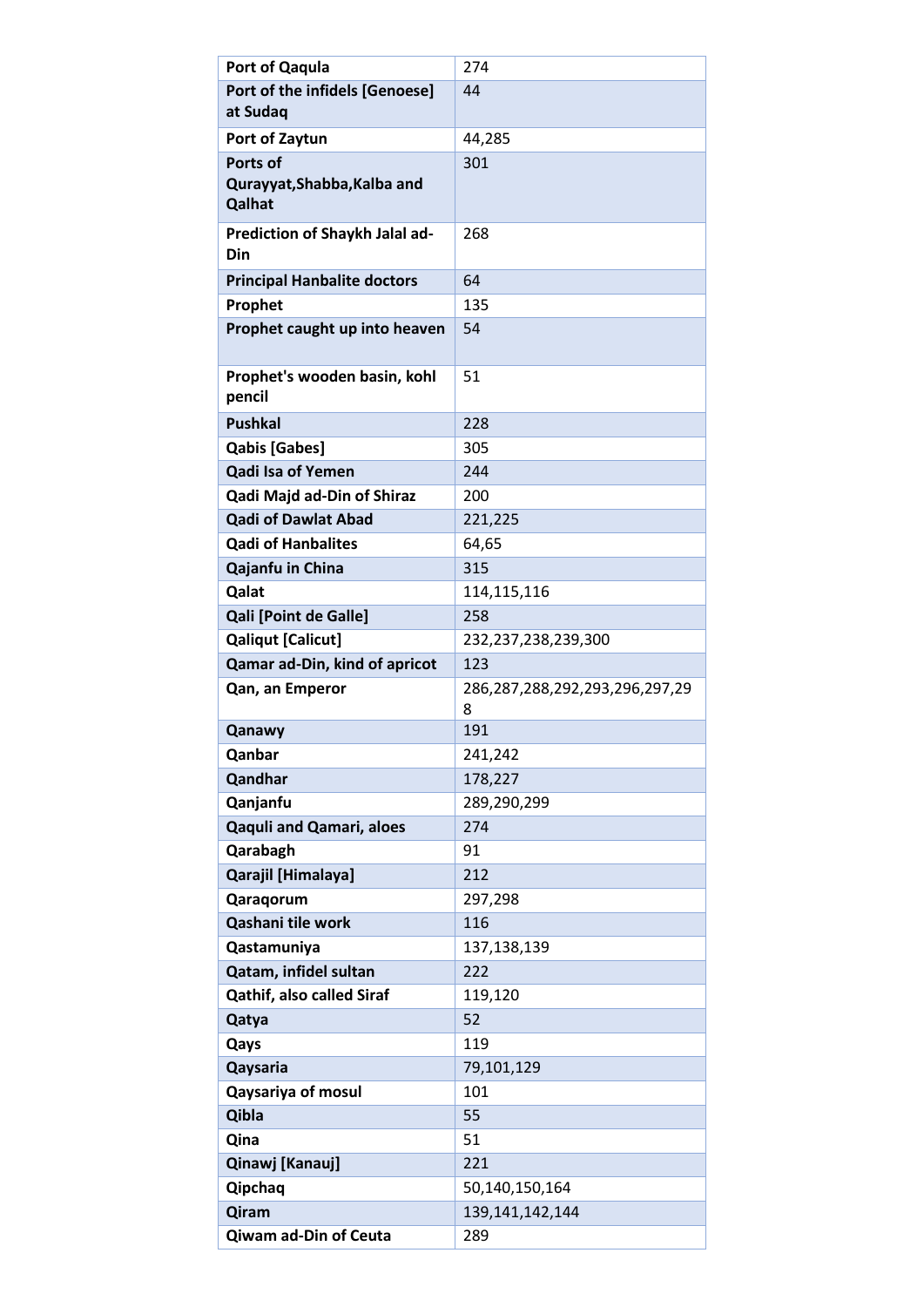| <b>Qu!Hisar [lake fortress]</b>             | 126                     |
|---------------------------------------------|-------------------------|
| Qulb-al-mas, a fish                         | 240,301                 |
| Qumizz, a kind of curdle milk               | 142, 144, 146, 147, 151 |
| Qundus                                      | 176                     |
| Quniya [Konia]                              | 128,129,314             |
| Quqa [Gogo, in Kathiawar]                   | 228                     |
| <b>Quri Mansa</b>                           | 330,331                 |
| Qus                                         | 51,52                   |
| <b>Qusantinah [Constantine]</b>             | 42                      |
| <b>Qusayr [Kosar]</b>                       | 121                     |
| Qutb ad-Din Tahamtan, sultan<br>of Hormuz   | 117                     |
| <b>Qutham Ibn al-Abbas</b>                  | 172                     |
| <b>Qutlu Khan</b>                           | 225                     |
| Rabi 2                                      | 252                     |
| Rahba, town of Iraq                         | 302                     |
| Raja Jalansi                                | 227                     |
| Rama Daw, sultan of Manjarur                | 231                     |
| Ramiz [Ram-hurmuz]                          | 87                      |
| Ramlah                                      | 121                     |
| <b>Rampart of Gog and Magog</b>             | 288                     |
| <b>Ras Dawair</b>                           | 105,121                 |
| <b>Rasul</b>                                | 107                     |
| <b>Rebel governer of Oudh</b>               | 210                     |
| <b>Red mound</b>                            | 310,311                 |
| Refusers, a sect                            | 56                      |
| Religious endowments at<br>Damascu          | 67                      |
| <b>Right of bandar</b>                      | 231                     |
| River Ganges, also called river<br>of India | 50,210,265              |
| River Indus, also called Panj Ab            | 50                      |
| <b>River Itil [Volga]</b>                   | 50                      |
| River Jun [Jumna] or<br><b>Brahmaputra</b>  | 50,223,265              |
| <b>River Kank (Ganges)</b>                  | 182,191                 |
| <b>River of Khansa</b>                      | 299                     |
| <b>River of Sansara</b>                     | 321                     |
| <b>River of Shannil [Xenil]</b>             | 313                     |
| <b>River of Sind</b>                        | 184,185                 |
| <b>River Paradise</b>                       | 191                     |
| <b>River Saru [Hoang-Ho]</b>                | 50                      |
| <b>River Ulusu [Ural]</b>                   | 165,295                 |
| Robe of honour                              | 57,69,198,210,323       |
| <b>Roman Emperor</b>                        | 62                      |
| <b>Romans</b>                               | 158                     |
| <b>Rome</b>                                 | 133                     |
| Ronda                                       | 311,314                 |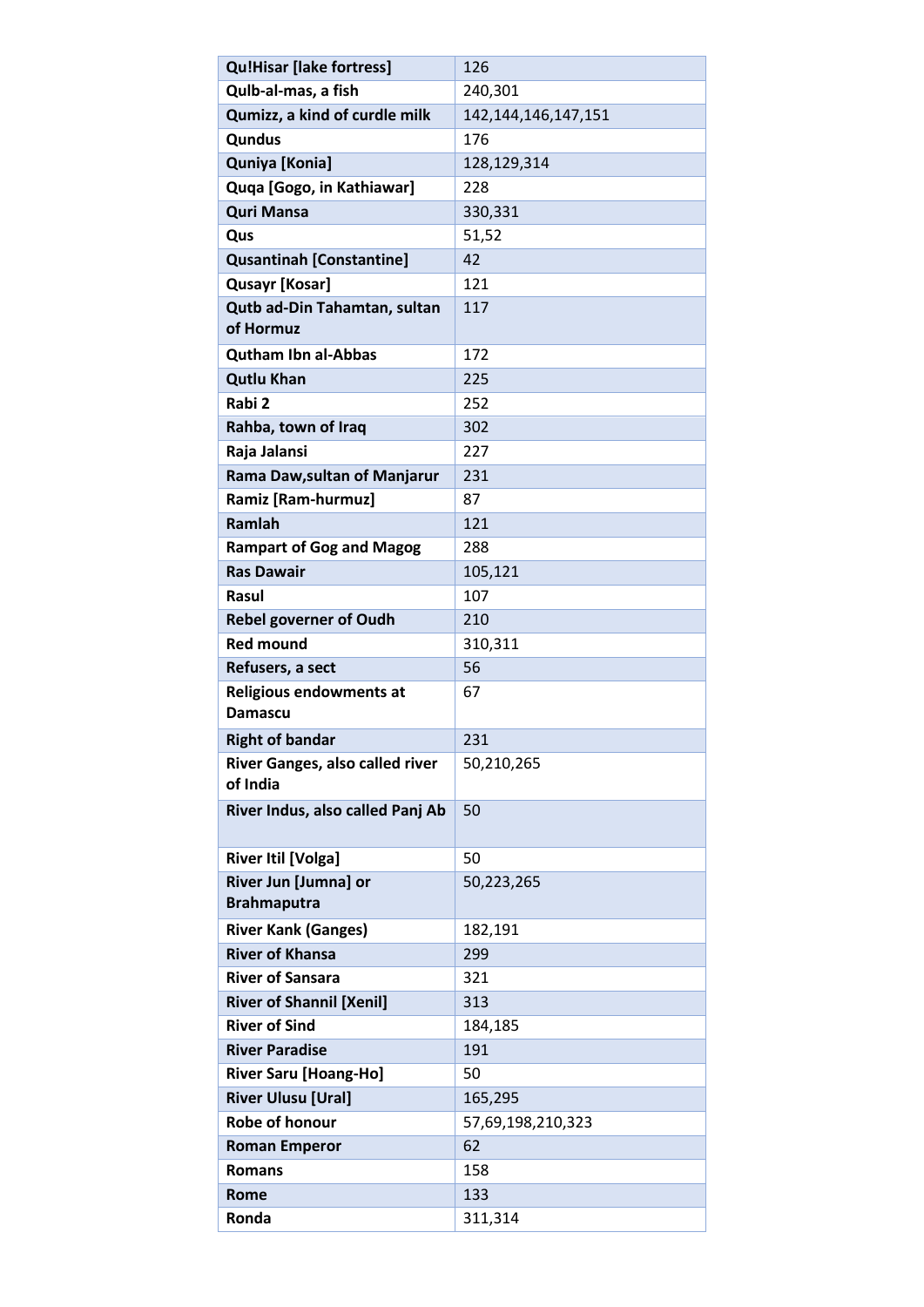| <b>Royal city of Fas [Fez]</b>        | 337             |
|---------------------------------------|-----------------|
| <b>Rukh</b>                           | 300             |
| <b>Rukn ad-Din in Sind</b>            | 45              |
| RuknAbad, a river                     | 90,94           |
| <b>Ruler of Sumatra</b>               | 238,299         |
| <b>Russians</b>                       | 150,164         |
| Sabarta [Isparta]                     | 125             |
| Sabta [Ceuta]                         | 309,314         |
| <b>Sacred Edifice [Kaaba]</b>         | 103             |
| <b>Sacred Rock</b>                    | 157             |
| Sadr al-Fihan                         | 296             |
| <b>Safa and Marwa</b>                 | 103             |
| Saghar [Songarh]                      | 225,226         |
| Sa'id [upper Egypt]                   | 304             |
| Saint Abu Abdallah al-                | 220             |
| <b>Murshidi</b>                       |                 |
| <b>Saint Ahmad al-Jam</b>             | 175             |
| Sala [Sallee by Rabat]                | 314,318         |
| Samannud                              | 47              |
| Samari, sultan of Calicut             | 232,234         |
| <b>Samarkand</b>                      | 172,200,314,337 |
| Samhal, where chinese go for          | 212             |
| pilgrimage                            |                 |
| <b>Samira</b>                         | 77,183          |
| Samoom-Wind                           | 70,179          |
| Sana                                  | 106,107         |
| <b>Sanctuaries of His Holy</b>        | 72              |
| Prophet                               |                 |
| <b>Sanctuary of the Master of the</b> | 96              |
| Age                                   |                 |
| Sandabur [Goa]                        | 228,229,237,238 |
| Sanub [Sinope]                        | 139,140         |
| Saqari [Sangarius]                    | 135             |
| Sara, city                            | 50,163,165      |
| <b>Saracen</b>                        | 161             |
| <b>Sarachuk or "Little Sara"</b>      | 165             |
| <b>Sarakhs</b>                        | 175             |
| <b>Sarakinu which means</b>           | 155             |
| muslims                               |                 |
| Saraq Jata                            | 327             |
| Sarasati [Sarsuti or Sirsa]           | 191             |
| <b>Sarha</b>                          | 271             |
| Sarja, inhabited by Yemenite          | 105             |
| merchants                             |                 |
| Sawahil                               | 110             |
| Sawakin [Suakin]                      | 105             |
| Sayda [Sidon]                         | 56              |
| Sea become stormy                     | 235             |
| Sea of China                          | 95,233          |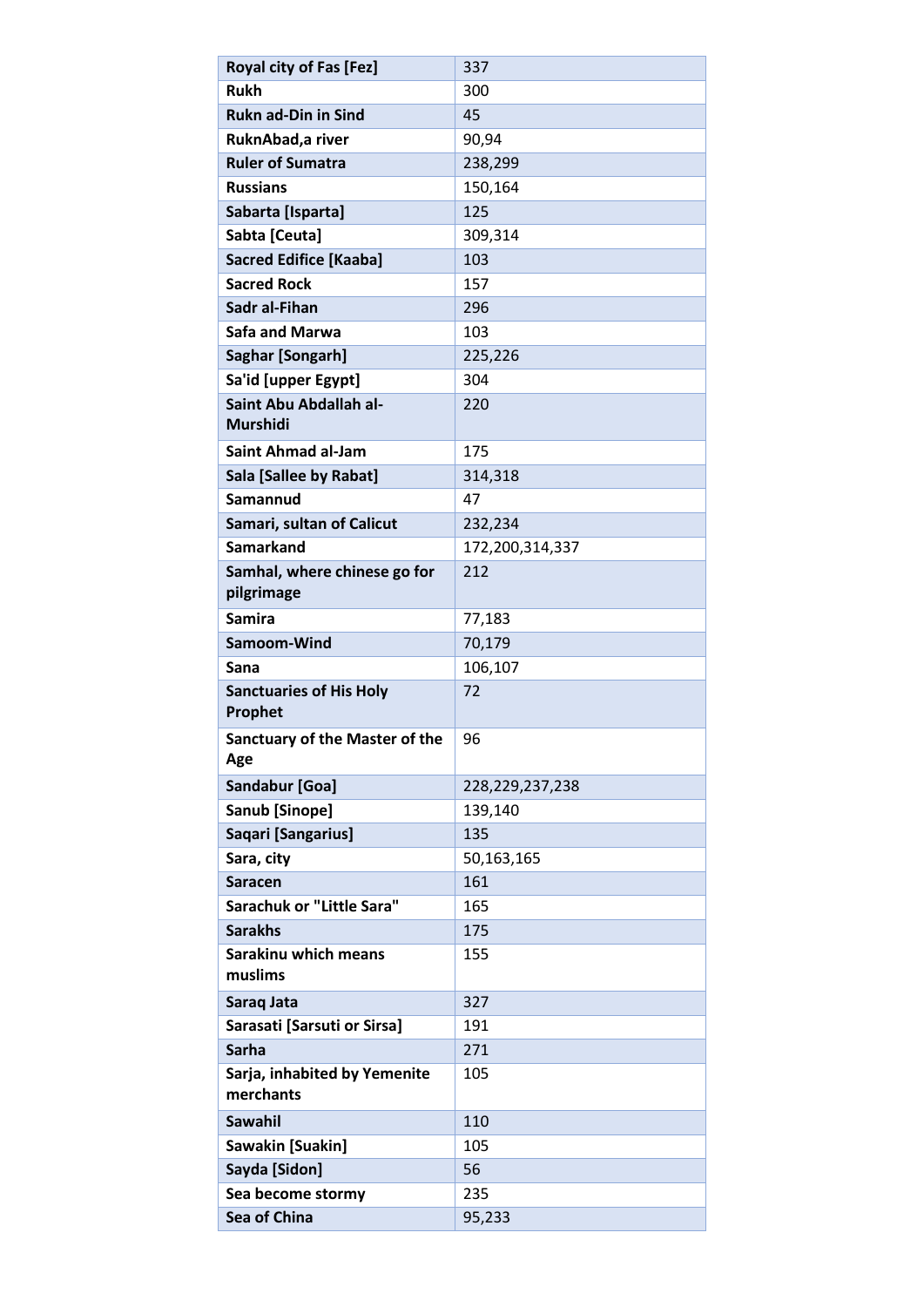| <b>Seige of Algeciras</b>                                            | 310                       |
|----------------------------------------------------------------------|---------------------------|
| <b>Seized the Church</b>                                             | 63                        |
| <b>Shaikh Farid ad-Din</b>                                           | 189                       |
| <b>Shams ad-Din</b>                                                  | 39,200                    |
| <b>Sharaf ad-Din Musa</b>                                            | 87                        |
| <b>Sharaf ad-Din of Tabriz</b>                                       | 286                       |
| <b>Sharif Abu Ghurra</b>                                             | 81                        |
| <b>Sharif Mansur</b>                                                 | 104                       |
| Sharif Zayd, son of amir of<br>Mecca                                 | 105                       |
| Shashnaghar                                                          | 178                       |
| <b>Shaykh Abdullah the Egyptian</b>                                  | 134                       |
| Shaykh Abu Abdallah, "The<br><b>Great Shaykh"</b>                    | 254                       |
| <b>Shaykh Abu Dulaf</b>                                              | 119                       |
| <b>Shaykh Abu Madin</b>                                              | 305                       |
| Shaykh al-Islam                                                      | 286,289,291               |
| Shaykh al-Murshidi                                                   | 45                        |
| Shaykh Ata Awliya means<br>"Father of the Saints"                    | 177                       |
| Shaykh Hasan, cousin of the<br>sultan Abu Said                       | 98,301                    |
| Shaykh Ibraham                                                       | 305                       |
| Shaykh Jalal ad-Din [ar-Rumi],<br>known as Mawlana ["Our<br>Master"] | 128                       |
| Shaykh Majd ad-Din Ismail at<br><b>Shiraz</b>                        | 90,91                     |
| <b>Shaykh Muhammad of</b><br><b>Nishapur</b>                         | 262                       |
| Shaykh Othman and his sons                                           | 255                       |
| Shaykh Qutb ad-Din an-<br>Naysaburi                                  | 175                       |
| <b>Shaykh Shihab ad-Din</b>                                          | 210                       |
| <b>Shihab ad-Din</b>                                                 | 242,248,249               |
| Shihab ad-Din al-Hamawi                                              | 123,124                   |
| Shihab ad-Din, (merchant)                                            | 199,200                   |
| <b>Shi'ites</b>                                                      | 80,83,89,91,96,97,120,175 |
| <b>Shi'ites of "Twelvers" sect</b>                                   | 96                        |
| <b>Shiraz</b>                                                        | 90,92,94,95,200,301       |
| <b>Shrine</b>                                                        | 79,80                     |
| Shrine of al-Husayn, the son of<br>Ali                               | 97                        |
| Sijilmasa                                                            | 286, 315, 317, 337        |
| Sijistan [Sistan], a desert                                          | 98                        |
| <b>Silver Candelabra</b>                                             | 212                       |
| <b>Sind</b>                                                          | 117,82                    |
| Sindamur                                                             | 58                        |
| <b>Singar</b>                                                        | 102                       |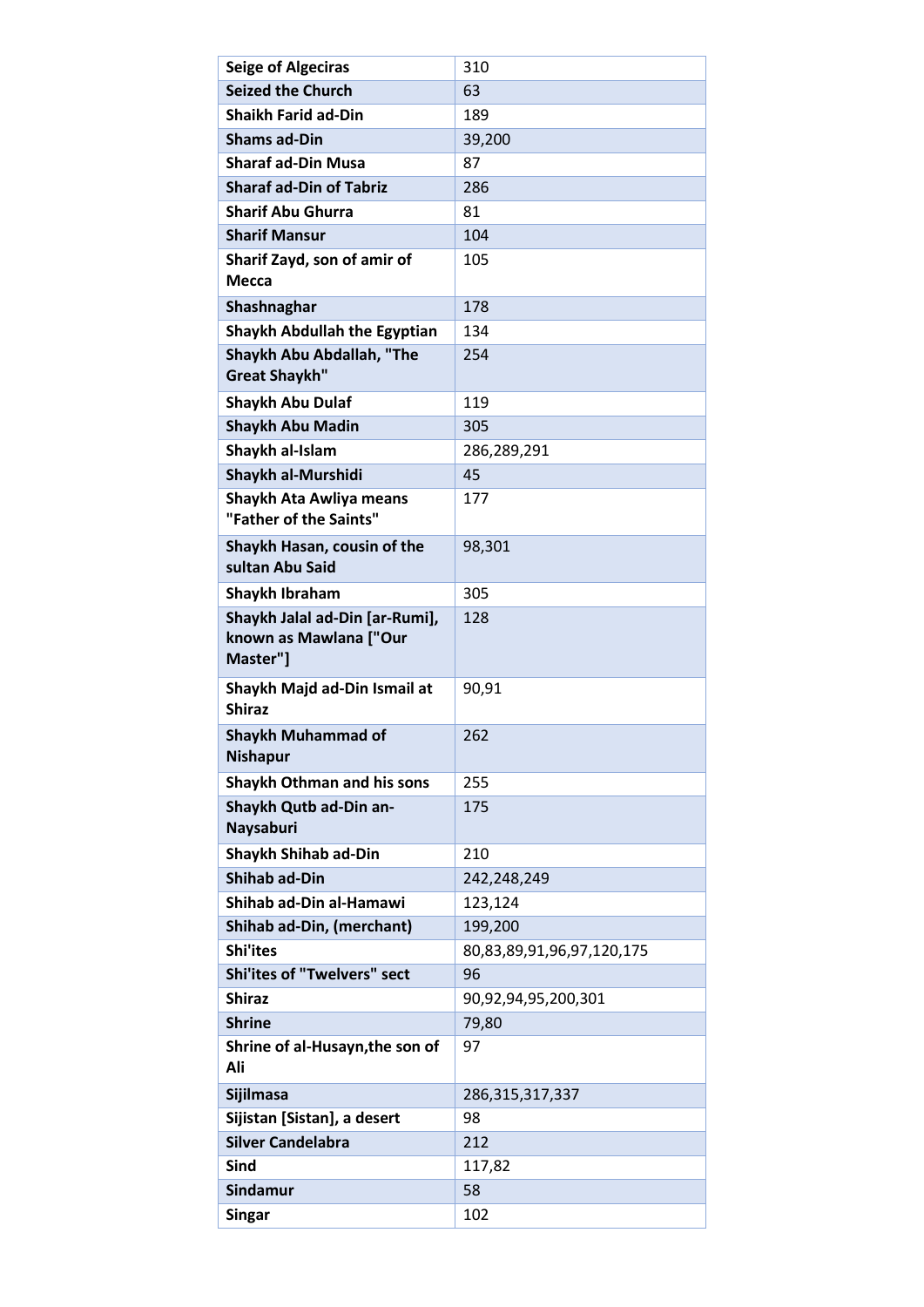| Sin-Kalan [Canton], also called                                       | 233,280,285,286,287,288, |
|-----------------------------------------------------------------------|--------------------------|
| Sin [Sin as-Sin]                                                      |                          |
| <b>Siri</b>                                                           | 192                      |
| Sisad Salah, also called Ata<br>Awliya                                | 177                      |
| <b>Siwas</b>                                                          | 129,130                  |
| <b>Siwasitan [Sehwan]</b>                                             | 183,184                  |
| Slaughtering of women and<br>children                                 | 261                      |
| <b>Solomon's cousin Berechiah</b>                                     | 159                      |
| Sorghum                                                               | 183                      |
| <b>Spain</b>                                                          | 134,144                  |
| Subut an-nakhal                                                       | 106                      |
| <b>Sudkawan</b>                                                       | 265,266                  |
| <b>Sufala</b>                                                         | 110                      |
| <b>Sufaqus [Sfax]</b>                                                 | 305                      |
| <b>Sulayman of Safad in Syria</b>                                     | 234                      |
| Sulayman Padshah, sultan of<br>Qastamuniya                            | 138,139                  |
| Sultan (of Iraq) Abu Said                                             | 76                       |
| <b>Sultan Abu Tashifin of</b><br>Tilimsan[Tlemsen]                    | 41                       |
| <b>Sultan Ala ad-Din</b>                                              | 201                      |
| <b>Sultan an-Nasir</b>                                                | 70                       |
| <b>Sultan Ata beg</b>                                                 | 87                       |
| <b>Sultan Ayri</b>                                                    | 252,253                  |
| <b>Sultan Badr ad-Din ibn</b><br>Qaraman                              | 128                      |
| <b>Sultan Baybars</b>                                                 | 58,59                    |
| Sultan Dumur khan                                                     | 133                      |
| <b>Sultan Firuz</b>                                                   | 299                      |
| <b>Sultan Jalal ad-Din</b>                                            | 228,229,260              |
| <b>Sultan Lalmish</b>                                                 | 194                      |
| <b>Sultan Mahmud ibn</b><br>Sabuktagin                                | 177                      |
| <b>Sultan Muhammad</b><br>Khudabanda, the late king of<br><b>Iraq</b> | 91                       |
| <b>Sultan Muhammad of India</b>                                       | 265,273                  |
| <b>Sultan Muhammad Shah</b>                                           | 182                      |
| <b>Sultan Muhammad Uzbeg</b>                                          | 141, 142, 146, 163       |
| <b>Khan</b>                                                           |                          |
| <b>Sultan Nur ad-Din</b>                                              | 57,68,107                |
| <b>Sultan of Baghdad</b>                                              | 301                      |
| <b>Sultan of Bengal</b>                                               | 265                      |
| <b>Sultan of Calicut</b>                                              | 235                      |
| <b>Sultan of Delhi</b>                                                | 265                      |
| <b>Sultan of Hinawr</b>                                               | 229                      |
| <b>Sultan of India</b>                                                | 192,231,237,275,290      |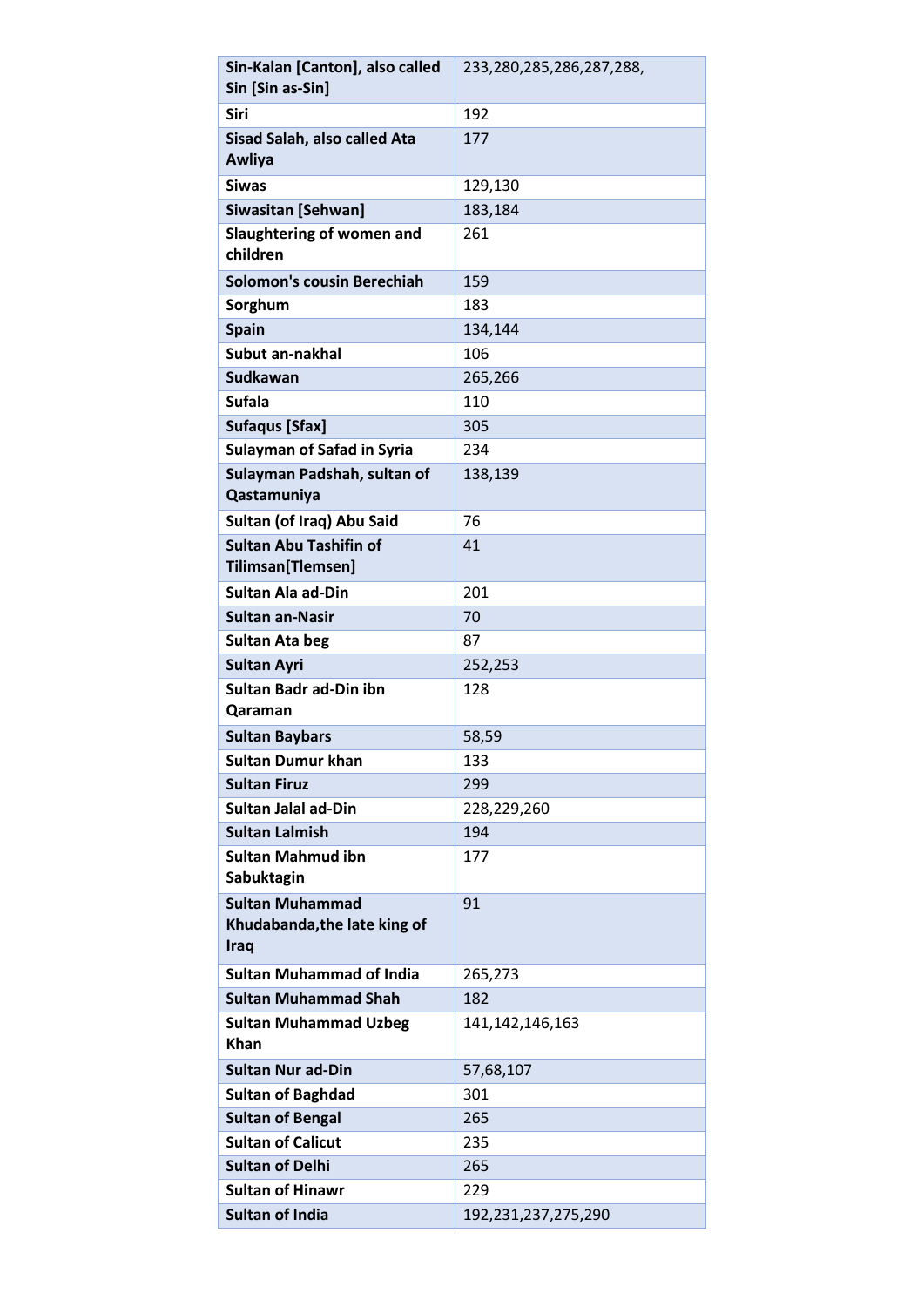| <b>Sultan of Janbil</b>                             | 222                |
|-----------------------------------------------------|--------------------|
| Sultan of Kunakar, The Kunar                        | 254,255            |
| <b>Sultan of Mabar</b>                              | 252,253            |
| <b>Sultan of Malli</b>                              | 322                |
| <b>Sultan of Milas</b>                              | 128                |
| <b>Sultan of Mulaybar</b>                           | 232                |
| <b>Sultan of Mul-Jawa</b>                           | 275                |
| <b>Sultan of Sandabur</b>                           | 239                |
| <b>Sultan of Sumutra</b>                            | 274                |
| <b>Sultan of Turkestan</b>                          | 58,146             |
| <b>Sultan Qalaun</b>                                | 58,61,62           |
| <b>Sultan Qutb ad-Din</b>                           | 193,208,209        |
| <b>Sultan Saladin</b>                               | 57                 |
| <b>Sultan Saru Khan</b>                             | 133                |
| Sultan Sulayman                                     | 139                |
| <b>Sultan Tarmashirin</b>                           | 207                |
| Sultan Tughlaq, father of the                       | 192                |
| sultan of India                                     |                    |
| <b>Sultan Uzbeg Khan</b>                            | 157, 163, 166, 171 |
| <b>Sultana</b>                                      | 243,244            |
| <b>Sumatra</b>                                      | 232,238,272        |
| Sumbuq, a small boat                                | 85,108             |
| <b>Sunbul the Indian</b>                            | 150, 156, 221, 227 |
| <b>Sunurkawan</b>                                   | 269,270            |
| <b>Sun-worshipping Turks</b>                        | 291                |
| Sur [tyre]                                          | 56,114             |
| <b>Surdaq</b>                                       | 150                |
| Surya-man-ra'a also called                          | 100                |
| Samarra                                             |                    |
| Susa, Sfax, and Qabis                               | 43                 |
| Syria [Palestine]                                   | 121, 122, 146, 234 |
| Syrian cloth, tied two gold                         | 42                 |
| dinars in ends                                      |                    |
| <b>Tabariya</b> [Tiberias]                          | 56,57              |
| <b>Tabriz</b>                                       | 99,100,314         |
| <b>Tabuk</b>                                        | 70,71              |
| <b>Tadala</b>                                       | 333,334            |
| Tadmur [Palmyra], city of<br><b>Prophet Solomon</b> | 302                |
| <b>Tagadda</b>                                      | 332,333,334,335    |
| <b>Taghaza</b>                                      | 315,316            |
| <b>Taif</b>                                         | 74                 |
| <b>Taiz</b>                                         | 106,107            |
| <b>Taj Bura</b>                                     | 220                |
| Takfur, the Emperor of                              | 156                |
| Constantinople                                      |                    |
| <b>Takrit</b>                                       | 100                |
| <b>Takshif</b>                                      | 316,317            |
| <b>Tangahs of gold</b>                              | 199                |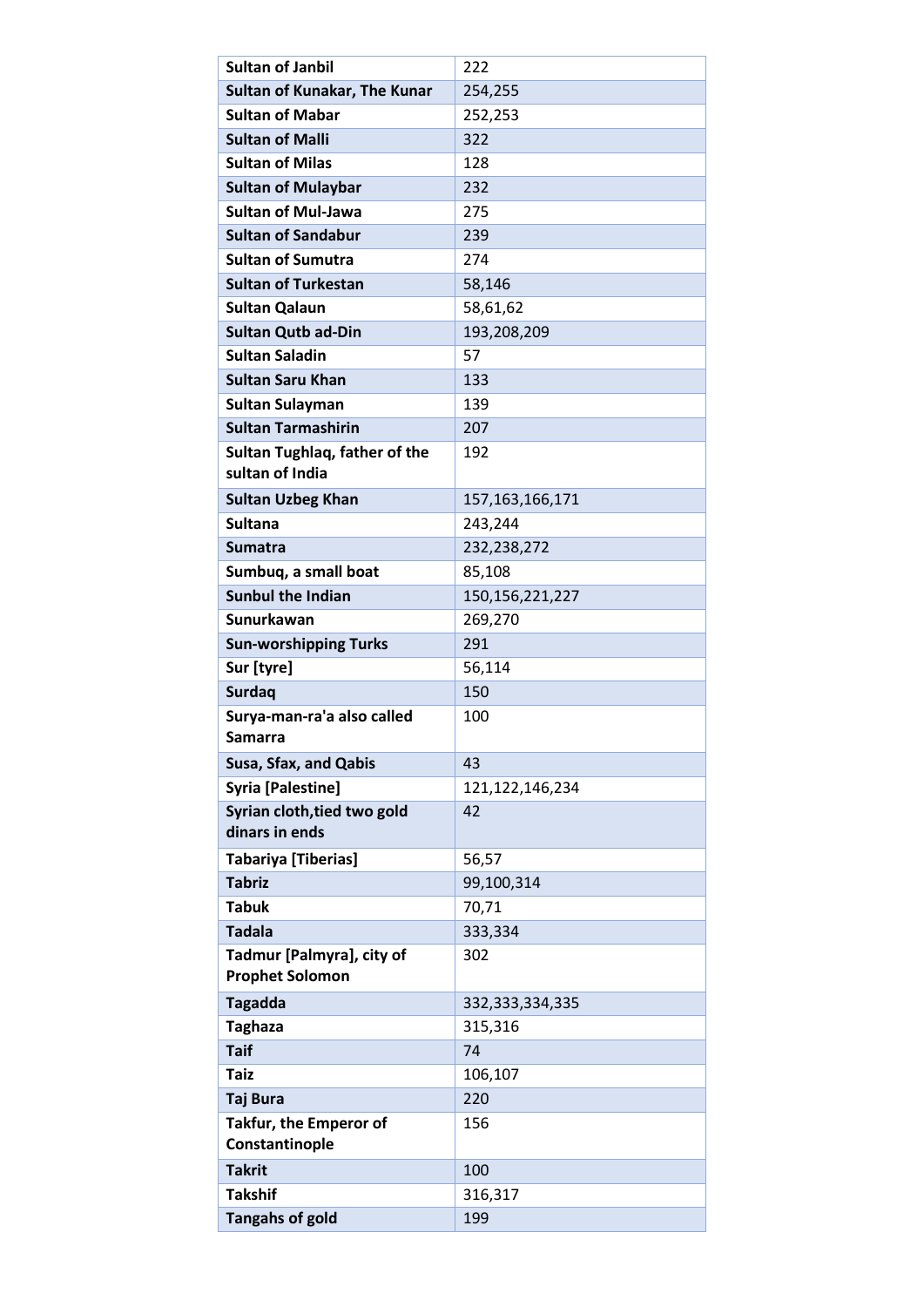| <b>Tangier</b>                                           | 74,290             |
|----------------------------------------------------------|--------------------|
| <b>Tapti</b>                                             | 226                |
| Taqi ad-Din Ibn Tymiya                                   | 64,65              |
| <b>Tariq ibn Ziyad</b>                                   | 310                |
| Tarmashirin, the sultan of<br><b>Turkistan</b>           | 170,171            |
| <b>Tarna</b>                                             | 185                |
| <b>Tasarahla</b>                                         | 316,317            |
| <b>Tatars</b>                                            | 81,172,176,281     |
| <b>Tawalisi</b>                                          | 299                |
| <b>Tawat</b>                                             | 335,336            |
| Taza, a town                                             | 306                |
| Tenes, Mazuna then<br><b>Mustaghanim [Mostaganem]</b>    | 305                |
| tents of Yanatibun                                       | 335                |
| <b>Thamud</b>                                            | 71                 |
| <b>The Garden</b>                                        | 48                 |
| the hospital (maristan)                                  | 98,101             |
| <b>The King's Palace</b>                                 | 186                |
| <b>The Ocean</b>                                         | 65                 |
| The old Woman's Hut                                      | 256                |
| <b>The Prophet of Mecca</b>                              | 71                 |
| <b>The Sea of Galilee</b>                                | 56                 |
| The title of Agha                                        | 129                |
| <b>Theologians</b>                                       | 108                |
| <b>Three thousand dinar</b>                              | 42                 |
| <b>Thubbat [Tibet]</b>                                   | 266                |
| <b>Tidal bay</b>                                         | 227                |
| <b>Tigris</b>                                            | 100,101            |
| <b>Tilbat</b>                                            | 204,213            |
| <b>Tilimsan [Tlemsen]</b>                                | 305                |
| <b>Tiling [Telingana]</b>                                | 225                |
| <b>Tinkiz (Chingiz), the Tatar</b>                       | 170, 173, 177, 281 |
| <b>Tira</b>                                              | 132                |
| <b>Tirmidh (Termez)</b>                                  | 166, 172, 173      |
| Tiwari, Sultan of Kawlam                                 | 236                |
| <b>Tizin</b>                                             | 58                 |
| <b>Tomb of Abu Yaqub Yusuf</b>                           | 57                 |
| Tomb of Abul-Hajjaj                                      | 51                 |
| <b>Tomb of Ali</b>                                       | 79,80              |
| <b>Tomb of Ali at Najaf</b><br>Tomb of Imam Abdallah ibn | 97                 |
| <b>Khafif</b>                                            | 93                 |
| <b>Tomb of Lot</b>                                       | 53                 |
| <b>Tomb of Prophet</b>                                   | 71,76              |
| town of Ba'albek                                         | 61,62              |
| town of Idhaj, also called Mal<br>al-Amir                | 87                 |
| town of Jabala                                           | 59,60              |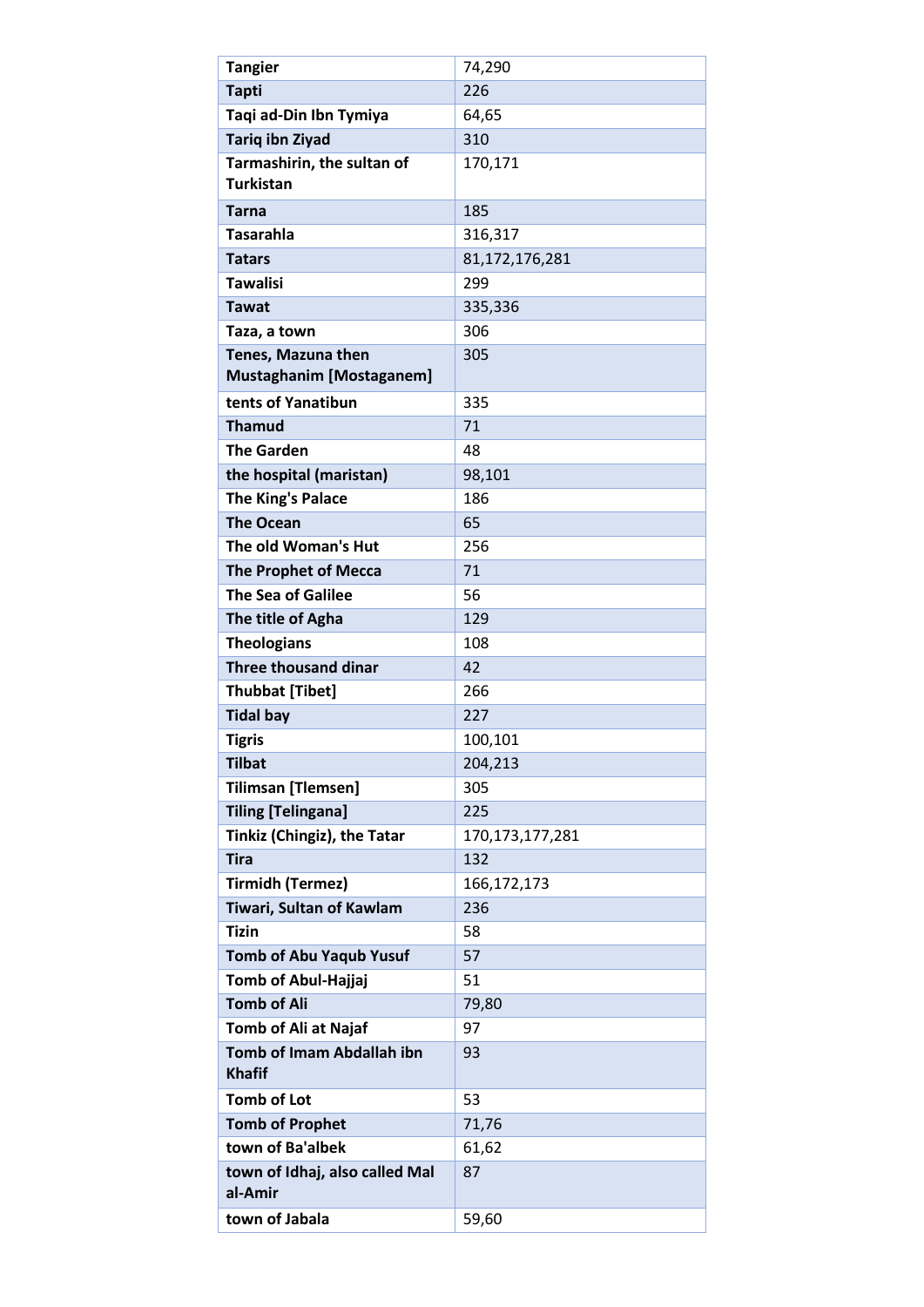| town of Maridin                      | 102                       |
|--------------------------------------|---------------------------|
| town of Miliana                      | 41                        |
| <b>Town of Nabulus [Shechem]</b>     | 55                        |
| <b>Town of Nasibin</b>               | 101                       |
| <b>Town of Wasit</b>                 | 84                        |
| <b>Travel to Egypt</b>               | 333                       |
| <b>Tribe of Berbers</b>              | 333,336                   |
| <b>Tripoli</b>                       | 43,60                     |
| <b>Tughlag Abad</b>                  | 192                       |
| <b>Tumbuktu</b>                      | 321                       |
| <b>Tunis</b>                         | 43,304,305                |
| <b>Turkmens</b>                      | 58,59,61,118,119,121,122, |
| <b>Turks and Tatars wives</b>        | 98                        |
| <b>Tus</b>                           | 175                       |
| <b>Tustar [Shushtar]</b>             | 87,301                    |
| Two ambassadors of the               | 41                        |
| <b>Sultan of Tunis</b>               |                           |
| Two hundred tangah                   | 207                       |
| Ubulla                               | 85,86                     |
| Udayna                               | 107                       |
| Uja [Uch]                            | 81,186                    |
| Ujayn [Ujjain]                       | 225                       |
| <b>Ukak</b>                          | 150                       |
| <b>Umayyad Mosque</b>                | 62                        |
| Umm Junayba                          | 337                       |
| <b>Umm Ubayda</b>                    | 84                        |
| <b>Upper Egypt</b>                   | 50,51                     |
| Urduja                               | 277                       |
| <b>Usfan</b>                         | 72                        |
| <b>Ushturkan and Firuzan</b>         | 89                        |
| <b>Usta Mahmud the Luri</b>          | 255                       |
| <b>Uswan [Aswan]</b>                 | 321                       |
| Valley of al-Ukhaydir                | 70                        |
| <b>Valley of Bazwa</b>               | 72                        |
| <b>Valley of Hell</b>                | 70                        |
| <b>Valley of Jahannam [Gehenna]</b>  | 54                        |
|                                      |                           |
| <b>Valley of Rabigh</b>              | 72                        |
| <b>Venetians</b>                     | 158,162                   |
| <b>Viceroy Arghun Shah</b>           | 66                        |
| <b>Voyage to China</b>               | 233,234                   |
| <b>Wabkana [Wafkend]</b>             | 169                       |
| <b>Wadi Baldah</b>                   | 70                        |
| <b>Wadil Kurush</b>                  | 77                        |
| <b>Wadil-Arus</b>                    | 77                        |
| Wajih al-Mulk qadi of Dawlat<br>Abad | 221                       |
| <b>Wall of The Arabs</b>             | 310                       |
| <b>Waqisa</b>                        | 78                        |